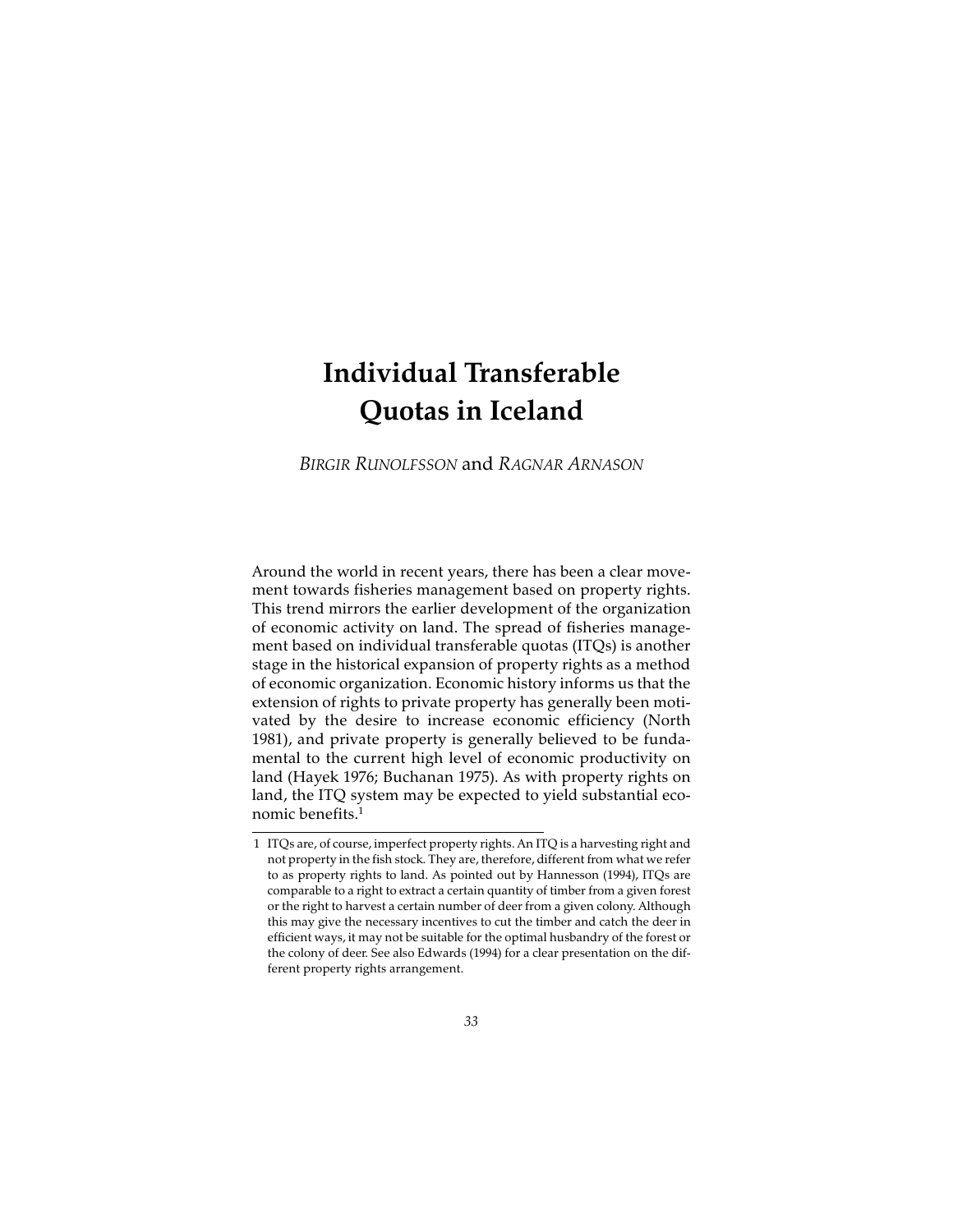Iceland and New Zealand are the front-runners in this development. These countries were the first to introduce individual quotas (IQs) and individual transferable quotas (ITQs) in major ocean fisheries. In Iceland, IQs were introduced in the herring fishery in 1975. In 1979, these quotas were made transferable, creating a fully fledged ITQ system in that fishery. IQs and subsequently ITQs were introduced to other Icelandic fisheries during the 1980s. In New Zealand, ITQs were introduced in 1982 and seem, generally speaking, to have been successful (Arnason 1992a, 1996b).

The purpose of this paper is to look at the ITQ system as it developed in the Icelandic fisheries. IQs and subsequently ITQs were introduced into other Icelandic fisheries during the 1980s. Since 1991, all major fisheries within the Iceland's economic exclusive zone (EEZ) have been subject to a uniform system of ITQs with only minor exceptions. This chapter will describe the current structure of the system and evaluate its performance.

#### **The Icelandic fisheries**

The Icelandic economy is heavily dependent on the fisheries. Exports of fish products account for around 80 percent of the commodity exports in Iceland and 50 percent of the foreign exchange earnings. The fishing industry's direct contribution to GDP is about 17 percent, but total contribution (direct and indirect) is estimated to be as high as 45 percent of GDP. In other words, without the fisheries Iceland's GDP would be only about 60 percent of the current GDP (Arnason 1995a: 85–86). The fishing industry's size relative to the whole economy means that any fisheries' policy has far-reaching implications. The fishing industry is a major determinant of personal incomes and income distribution and, in many parts of Iceland, the fishing industry is virtually the only basis for economic activity. Anything that affects the fishing industry, therefore, has a regional impact that often has very potent political repercussions. As a result, fisheries management is a major topic of public discussion and has great influence on the formulation of Iceland's economic and regional policy.

The most important of the Icelandic fisheries is the demersal or groundfish fishery, which harvests bottom-dwelling species. The demersal fishery currently generates over 80 percent of the total wetfish value (i.e., expressed in terms of the value of landed, unprocessed catch). The most important demersal species are cod (Gadus morhua, Gadidae), haddock (Melanogrammus aeglefi-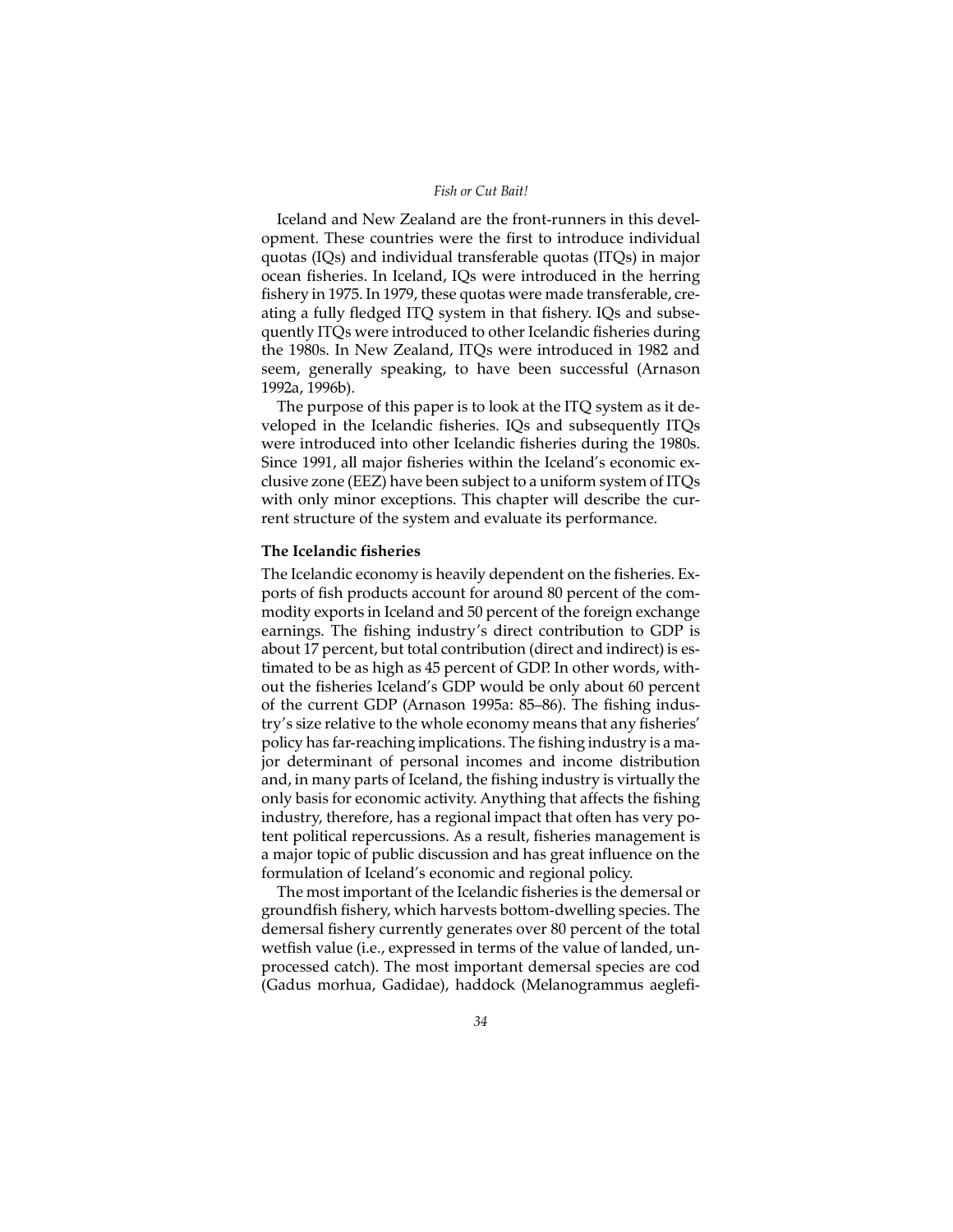## *ITQs in Iceland*

nus, Gadidae), redfish (Sebastes sp., Scorpaenidae: mostly S. marinus and S. mentella), and saithe (Pollachius virens, Gadidae). Also important is the pelagic fishery, which harvests upper-sea species. The pelagic fishery, based upon capelin (Mallotus villosus, Osmeridae) and herring (Clupea harengus, Clupeidae), yields up to 10 percent of the total catch value. In addition to demersal and pelagic fisheries, fisheries harvesting crustaceans such as shrimp and lobster, and shellfish such as scallop are significant. A detailed numerical description of these fisheries and their relative importance is provided in table 1.

|                         | Average catch,<br>1980 to 1995<br>$(1000$ tonnes) | Est. values of<br>catches (\$US<br>millions) <sup>A</sup> | <b>Estimated Max-</b><br>imum Sustain-<br>able Yield<br>$(1000 \text{ tonnes})$ | Est. Maximum<br>Sustainable<br><b>Yield values</b><br>(\$US millions) |
|-------------------------|---------------------------------------------------|-----------------------------------------------------------|---------------------------------------------------------------------------------|-----------------------------------------------------------------------|
| <b>Demersal species</b> |                                                   |                                                           |                                                                                 |                                                                       |
| Cod                     | 322.4                                             | 351.9                                                     | 400.0                                                                           | 436.5                                                                 |
| Haddock                 | 52.6                                              | 59.4                                                      | 60.0                                                                            | 67.7                                                                  |
| Saithe                  | 68.3                                              | 48.8                                                      | 85.0                                                                            | 60.8                                                                  |
| Redfish                 | 96.9                                              | 104.8                                                     | 120.0                                                                           | 129.8                                                                 |
| $Other^B$               | 85.0                                              | 122.3                                                     | 85.0                                                                            | 122.3                                                                 |
| Total                   | 625.2                                             | 687.2                                                     | 750.0                                                                           | 817.1                                                                 |
| Pelagic species         |                                                   |                                                           |                                                                                 |                                                                       |
| Capelin                 | 676.1                                             | 49.7                                                      | 700.0                                                                           | 51.5                                                                  |
| Herring                 | 92.7                                              | 9.1                                                       | 150.0                                                                           | 14.8                                                                  |
| Total                   | 768.8                                             | 58.8                                                      | 850.0                                                                           | 66.3                                                                  |
| Crustaceans             |                                                   |                                                           |                                                                                 |                                                                       |
| Shrimp                  | 33.1                                              | 58.3                                                      | 50.0                                                                            | 88.0                                                                  |
| Lobster                 | 2.3                                               | 8.8                                                       | 2.5                                                                             | 9.6                                                                   |
| Total                   | 35.4                                              | 67.1                                                      | 52.5                                                                            | 97.6                                                                  |
| Shellfish               |                                                   |                                                           |                                                                                 |                                                                       |
| Scallop                 | 12.0                                              | 6.0                                                       | 10.0                                                                            | 5.0                                                                   |
| <b>Grand total</b>      | 1441.4                                            | 819.1                                                     | 1662.5                                                                          | 986.0                                                                 |

#### **Table 1 Icelandic fisheries: catch and value data**

<sup>A</sup> At 1995 average unit catch prices and exchange rates.  $B$  Mainly Greenland halibut, catfish, plaice, tusk and ling.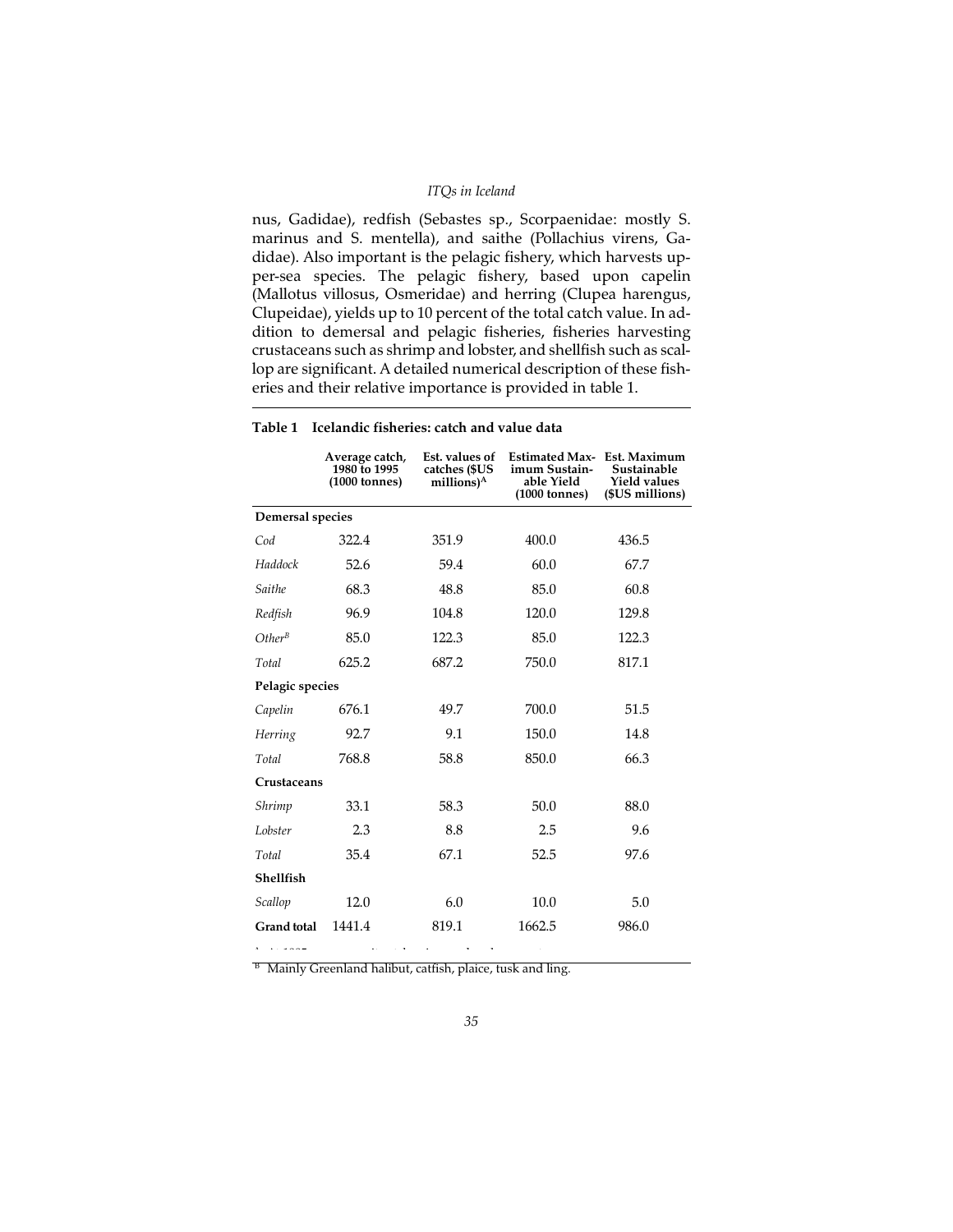The current fishing fleet measures about 129,000 gross registered tonnes (GRT) and consists of several vessel types. It is convenient to describe the fleet in the following four main categories.

## *Deep-sea trawlers*

These are large fishing vessels between 200 and 1200 GRT and 130 and 250 feet (40–75 m) in length. They are engaged in the demersal fisheries employing bottom and, occasionally, mid-water trawl. Some also are used in the deep-sea shrimp fishery. Due to their size, the deep-sea trawlers have a wide operating range and are able to exploit practically any fishing ground off Iceland as well as those in international waters. Each trip in domestic fishing grounds usually lasts for from 5 to 15 days. A number of the deep-sea trawlers have recently been turned into freezer trawlers. The fishing trip of a typical freezer trawler is from 20 to 30 days; it may be longer if the ship goes into distant waters.

# *Specialized purse-seiners*

These vessels—200 GRT and larger—are engaged primarily in the capelin fishery. Most also participate in other fisheries, particularly the deep-sea shrimp fishery and the herring fishery. The specialized purse-seiners usually follow the capelin schools over great distances and land their catches where it is most convenient.

# *Multipurpose vessels*

The multipurpose vessels cover a wide size range, from 12 GRT to over 200 GRT. The typical multipurpose vessel is smaller than those previously discussed, the average size being just over 100 GRT. The multipurpose fleet tends not to specialize with respect to fishing gear or fishery. Most of the multipurpose fleet is designed to gillnet or longline although they are technically capable of employing trawl and purse-seine gear as well. The geographical range of the smaller multipurpose vessels is limited and they are normally confined to fishing trips of one to three days, exploiting grounds relatively close to their home port. The fishing trips of the larger vessels can last up to two weeks.

# *The part-time fleet*

This class of fishing vessels covers numerous vessels of sizes up to 12 GRT, although most are under 10 GRT. These vessels are typically owner-operated and employed on a seasonal basis. This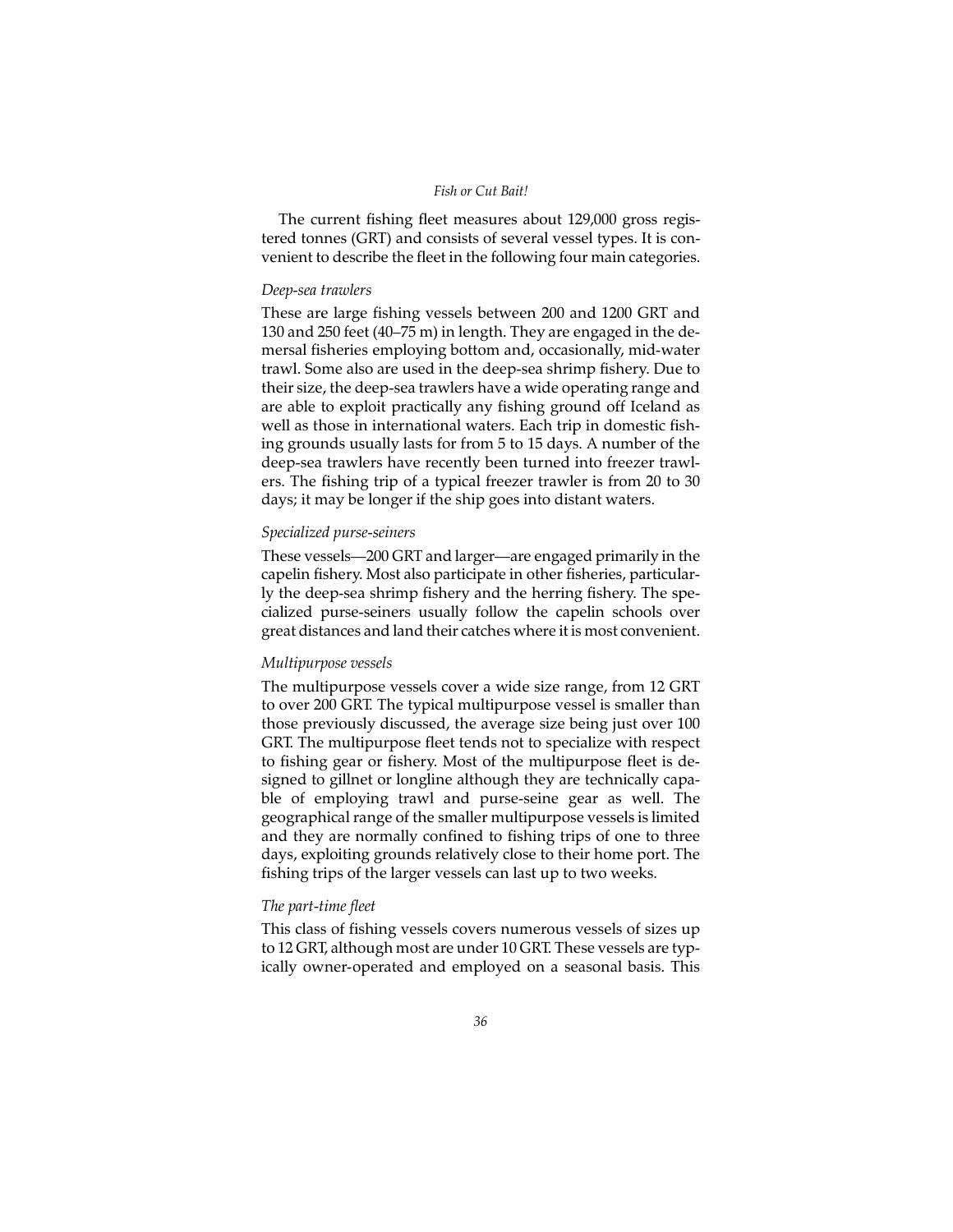*ITQs in Iceland*



fleet employs handline, gillnet and longline gear. Depending on the gear and fishery, the size of the crew ranges from one to three people. The smaller of the part-time fleet—vessels under 10 GRT—were not subject to vessel-quota restrictions until 1991, so this component of the part-time fleet mushroomed in the preceding years (see figure 1). Vessels under 6 GRT are still allowed to opt for restricted catch days instead of quota restrictions.

Further details about the Icelandic fishing fleet are set out in table 2. As shown in that table, the average age of the fishing fleet is rather high. This is the effect of restrictive fishery-management measures and official efforts in recent years to halt new investment in the fishing fleet.

## **The evolution of the fisheries management system**

Until the extension of the fisheries jurisdiction to 200 miles in 1976, the Icelandic fisheries were international and commonproperty fisheries. Large foreign fishing fleets featured prominently on the fishing grounds, taking almost half of the demersal catch. The extension of fisheries jurisdiction to 200 miles all but eliminated foreign participation in the Icelandic fisheries. However, the initial management measures taken in the demersal fisheries following the extension of the fisheries jurisdiction were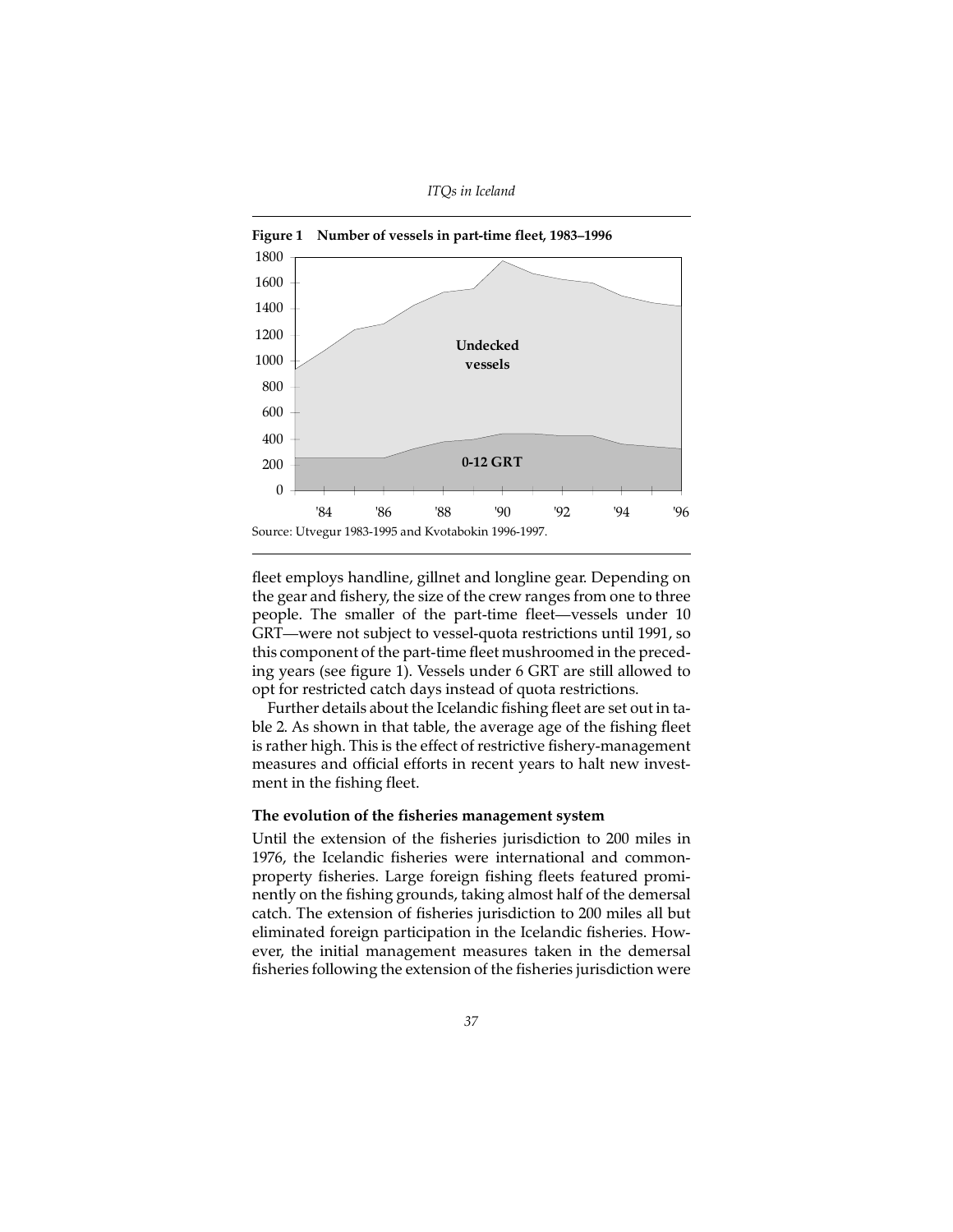|                            | Number | Total tonnage<br>$(1000 \text{ GRT})$ | Average age<br>(years) | Change in aver-<br>age age, 1984-96 |  |  |  |
|----------------------------|--------|---------------------------------------|------------------------|-------------------------------------|--|--|--|
| Deep-sea trawlers          |        |                                       |                        |                                     |  |  |  |
| Standard                   | 69     | NA.                                   | NA.                    | NA                                  |  |  |  |
| Freezer                    | 51     | NA                                    | <b>NA</b>              | NA.                                 |  |  |  |
| Total                      | 120    | 71.428                                | 18.0                   | 8.0                                 |  |  |  |
| Specialized purse-seiners  |        |                                       |                        |                                     |  |  |  |
| Total                      | 43     | 21.040                                | 27.5                   | 12.0                                |  |  |  |
| Multipurpose vessels       |        |                                       |                        |                                     |  |  |  |
| over 200 GRT               | 44     | 12.311                                | 23.5                   | 8.0                                 |  |  |  |
| 111-200 GRT                | 78     | 12.387                                | 26.6                   | 8.0                                 |  |  |  |
| 51-110 GRT                 | 84     | 6.536                                 | 30.8                   | 5.0                                 |  |  |  |
| 13-50 GRT                  | 123    | 3.073                                 | 22.5                   | 2.0                                 |  |  |  |
| Total                      | 339    | 34.307                                | 25.5                   | 5.0                                 |  |  |  |
| Part-time fleet (0–12 GRT) |        |                                       |                        |                                     |  |  |  |
| Total                      | 326    | 2.495                                 | 12.4                   | -6                                  |  |  |  |
| Grand total                | 818    | 129.270                               | 19.2                   |                                     |  |  |  |
|                            |        |                                       |                        |                                     |  |  |  |

| Table 2 Icelandic fishing fleet (decked vessels, 1996) |  |  |  |
|--------------------------------------------------------|--|--|--|
|                                                        |  |  |  |

Source: Fisheries Association of Iceland. NA = Not available.

inadequate. These measures did not alter the common-property nature of these fisheries for domestic fishers, who were still forced to compete for shares in the catch. Not surprisingly, the development of the Icelandic fisheries after World War II closely followed the path predicted for common-property fisheries: investment of capital and effort became increasingly excessive in comparison with the reproductive capacity of the fish stocks. The postwar development of fishing capital and catch values before the introduction of the demersal vessel-quota system in 1984 are illustrated in figure 2.

The value of fishing capital employed in the Icelandic fisheries increased by over 1200 percent from 1945–1983; during the same period, real catch values increased by only 300 percent. Thus, the growth in fishing capital exceeded the increase in catch values by a factor of more than four, and, in 1983, the output-to-capital ratio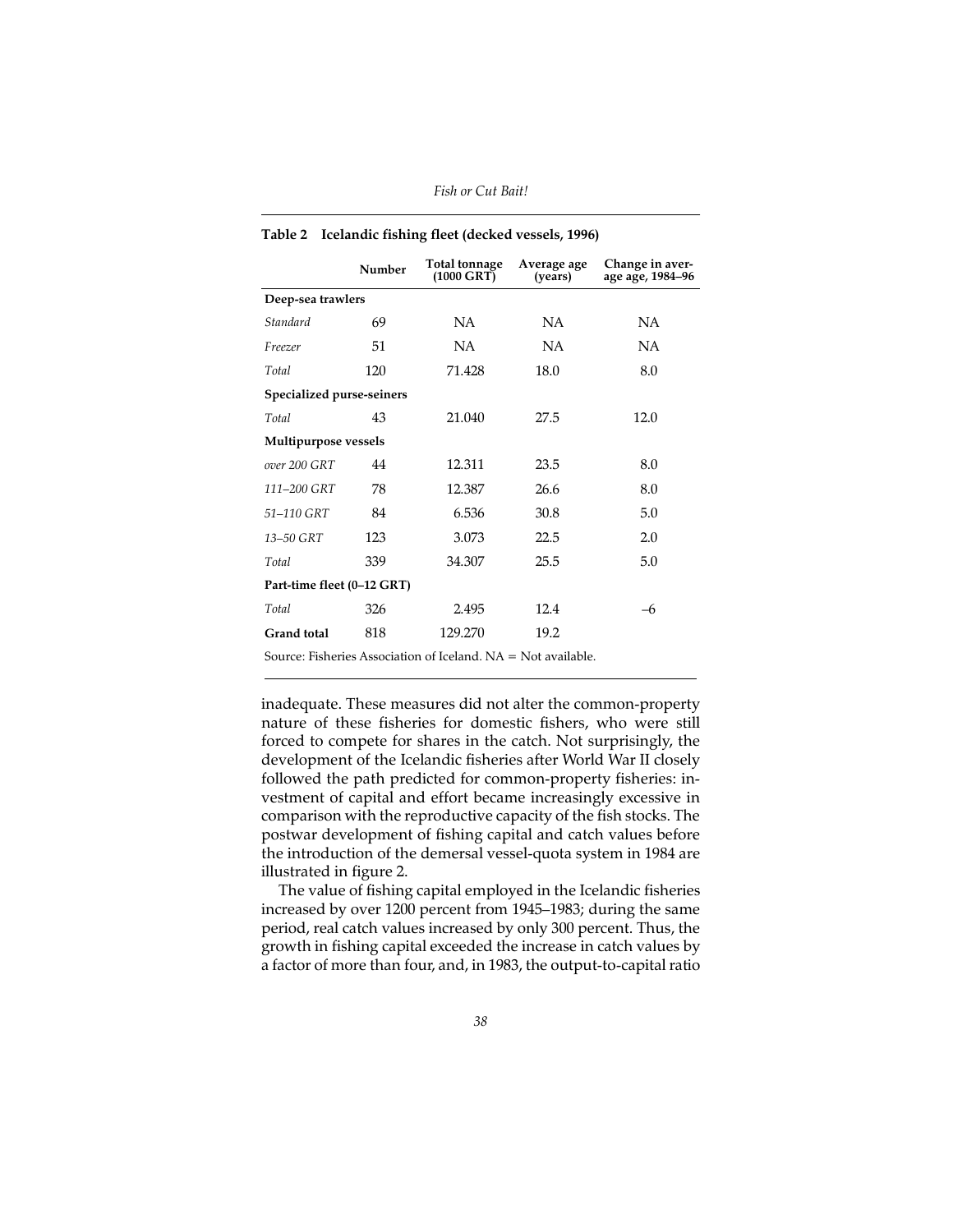



in the Icelandic fisheries was less than one-third of the output-tocapital ratio in 1945 (see Arnason 1995a: 102–103).

This long-term decline in the economic performance of the Icelandic fisheries did not go unnoticed by the authorities, and, over the years, various measures were taken to reverse this trend. Before the extension of the exclusive zone to 200 miles in 1976, however, effective management of the fisheries—especially demersal fisheries—appeared impracticable due to the presence of large foreign fleets on the fishing grounds.

With the de facto recognition of the exclusive 200-mile zone in 1976, the situation changed dramatically. The Icelandic fisheries gradually came under increased management until, after 1991, there was a uniform ITQ system in practically all fisheries. The chronology of this development is summarized in table 3. A more detailed review of the evolution of the ITQ fisheries management system in individual Icelandic fisheries follows.

#### *The herring fishery*

Due to an alarming decline in the herring stocks, an overall quota was imposed on this fishery in 1969. Since this did not halt the decline in the stocks, a complete herring moratorium was introduced in 1972. In 1975, when fishing from the Icelandic herring stocks was partly resumed, it was obvious that the whole fleet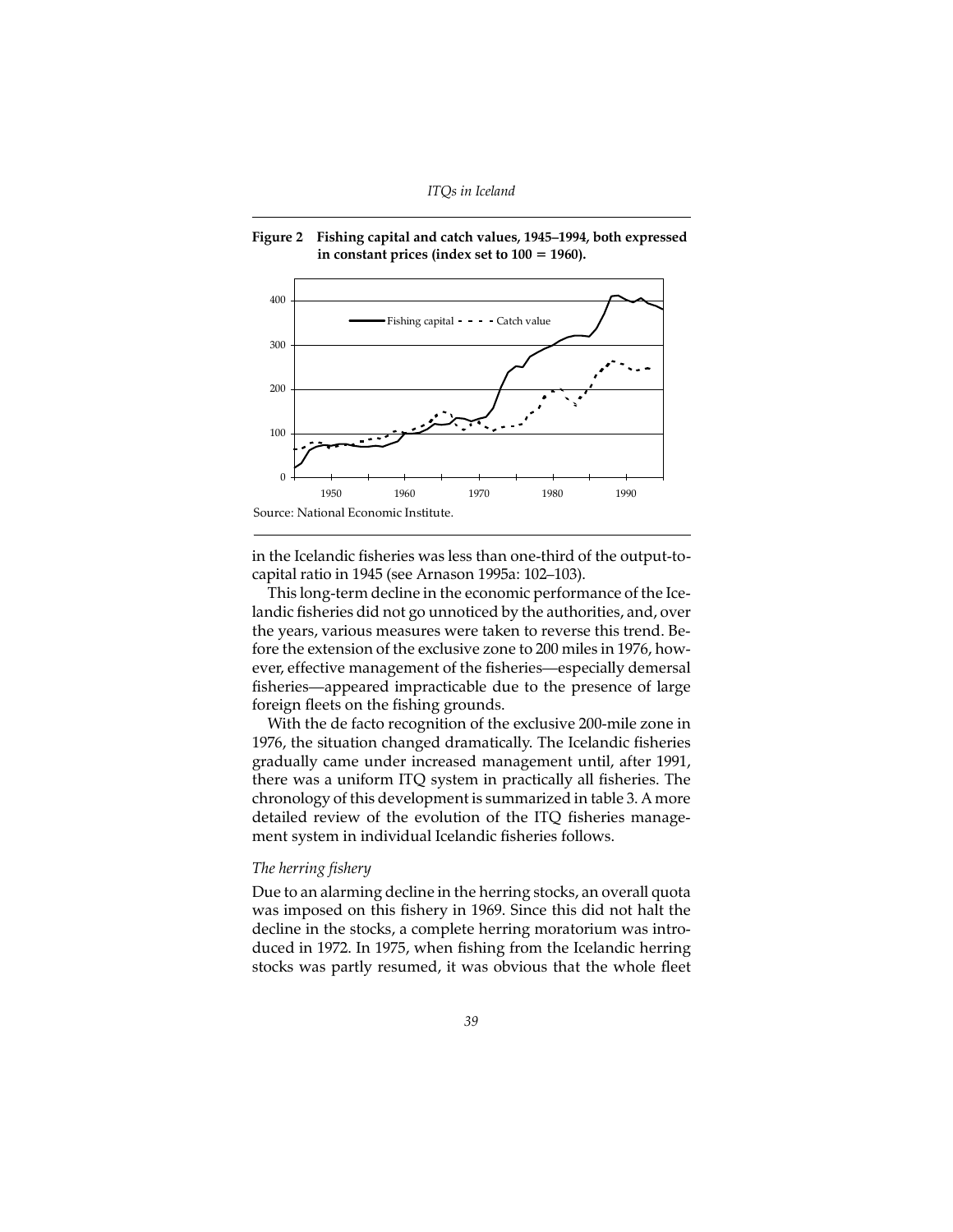## **Table 3 Chronology of the key steps in the evolution of the ITQ management system**

- **1975** The herring fishery: individual vessel quotas
- **1979** The herring fishery: vessel quotas made transferable
- **1980** The capelin industry: individual vessel quotas
- **1984** The demersal fisheries Individual transferable vessel quotas
- **1985** The demersal fisheries: effort quotas option introduced
- **1986** The capelin fishery: vessel quotas made transferable
- **1988** Transferable vessel quotas in all fisheries; effort quota option retained
- **1991** A complete uniform system of transferable quotas in all fisheries

could not participate. A system of individual vessel quotas with limited eligibility was introduced in 1975. Vessel quotas were small and issued on a year-to-year basis.<sup>2</sup> In 1979, spokesmen for the industry suggested fairly unrestricted transfers of quotas between vessels, which the Ministry of Fisheries permitted.<sup>3</sup> The Fisheries Management Act of 1990 made the vessel-quota system in the herring fishery part of the general ITQ system.

# *The capelin fishery*

The capelin fishery, which became big in the 1970s, was subjected to limited entry and individual vessel quotas for licence holders in 1980, when the stock was seriously threatened with overfishing. The arguments for introducing vessel quotas were the same as those in the herring fishery.4 The positive experience with the vessel-quota system in the herring fishery proved a convincing argument for adopting a similar system in the much more important capelin fishery. In 1986, in conjunction with an increasing transferability of demersal vessel quotas, capelin vessel quotas became partly transferable. The capelin vessel quota system

<sup>2</sup> The quotas were not permanent, but determined annually by dividing the TAC by the total number of eligible vessels applying to participate in the fishery.

<sup>3</sup> It had been observed that there were various methods for bypassing the nontransferability of the IQs (Arnason 1996).

<sup>4</sup> Owners of the bigger purse-seine vessels met in June 1980 and decided that they would ask the Ministry of Fisheries to limit entry into the capelin fishery and allot a TAC share to each licensed vessel. Only 52 vessels received licences. There had been 68 vessels engaged in the capelin fishery the year before.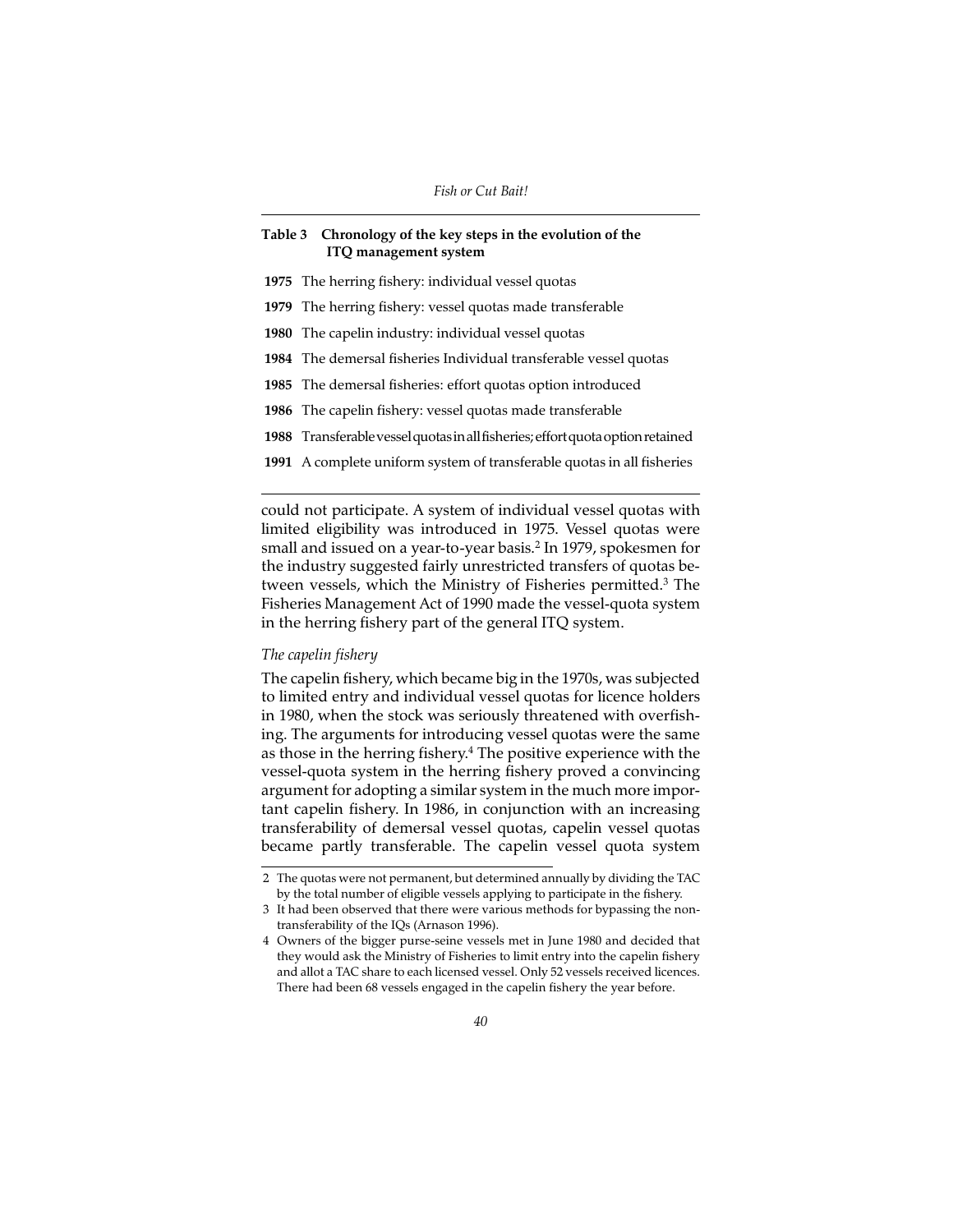#### *ITQs in Iceland*

became a part of the general ITQ system with the adoption of the Fisheries Management Act of 1990.

#### *The demersal fisheries*

With the extension of Iceland's exclusive fishing zone to 200 miles in 1976, the major demersal fisheries were subject to overall catch quotas. The quotas recommended by the marine biologists soon proved quite restrictive, and difficult to uphold. As a result, individual effort restrictions, taking the form of limited fishing days for each vessel, were introduced in 1977. As new entry remained possible, however, and the demersal fleet continued to grow, the allowable fishing days had to be reduced each year.<sup>5</sup> It gradually became obvious that this system was economically wasteful.

In 1984, following a sharp drop in the demersal stock and catch levels, a system of individual vessel quotas was introduced.<sup>6</sup> Initially, regulations to this effect were issued for one year only. Due to the favourable results of the system, it was extended, though, in order to ensure sufficient support for the system, an important provision was added. Vessels were allowed to opt for effort restrictions instead of catch quotas. In 1988, the Icelandic parliament enacted general vessel-quota legislation that applied to all Icelandic fisheries and was effective between 1988 and 1990.7 This legislation retained the effort-quota option but made it less attractive. In 1990, the Icelandic parliament passed comprehensive ITQ legislation, the Fisheries Management Act, which abolished the effort-quota option and closed other loopholes in the previous legislation, especially in regards to the operation of vessels under 10 GRT. Moreover, it extended the ITQ system indefinitely, albeit with a stipulation for a revision in 1992.8

<sup>5</sup> In 1977, deep-sea trawlers were allowed to fish for cod 323 days a year. In 1981, they were allowed only 215 days a year.

<sup>6</sup> On December 22, 1983, the parliament passed an amendment to the Fisheries Act of 1976 that gave the minister of Fisheries discretionary power to put a vessel-quota system in place. In the upper house of the parliament, the amendment received only the minimum majority necessary—11 of 20 MPs in support. At the annual meeting of the Fisheries Association of Iceland on December 2 and 3, after heated discussion, the members agreed to ask the Ministry of Fisheries to experiment with IQs for the demersal fisheries for one year in 1984.

<sup>7</sup> The Fisheries Management Act of 1988 became law on January 8, 1988.

<sup>8</sup> The Fisheries Management Act of 1990 was amended in 1992 and 1994. Both amendments dealt with restricting temporary transfers of quotas and the latter extended the part-time fleet's exemption from the ITQ system. The Act was amended again in 1996. See below, pp. 47–48.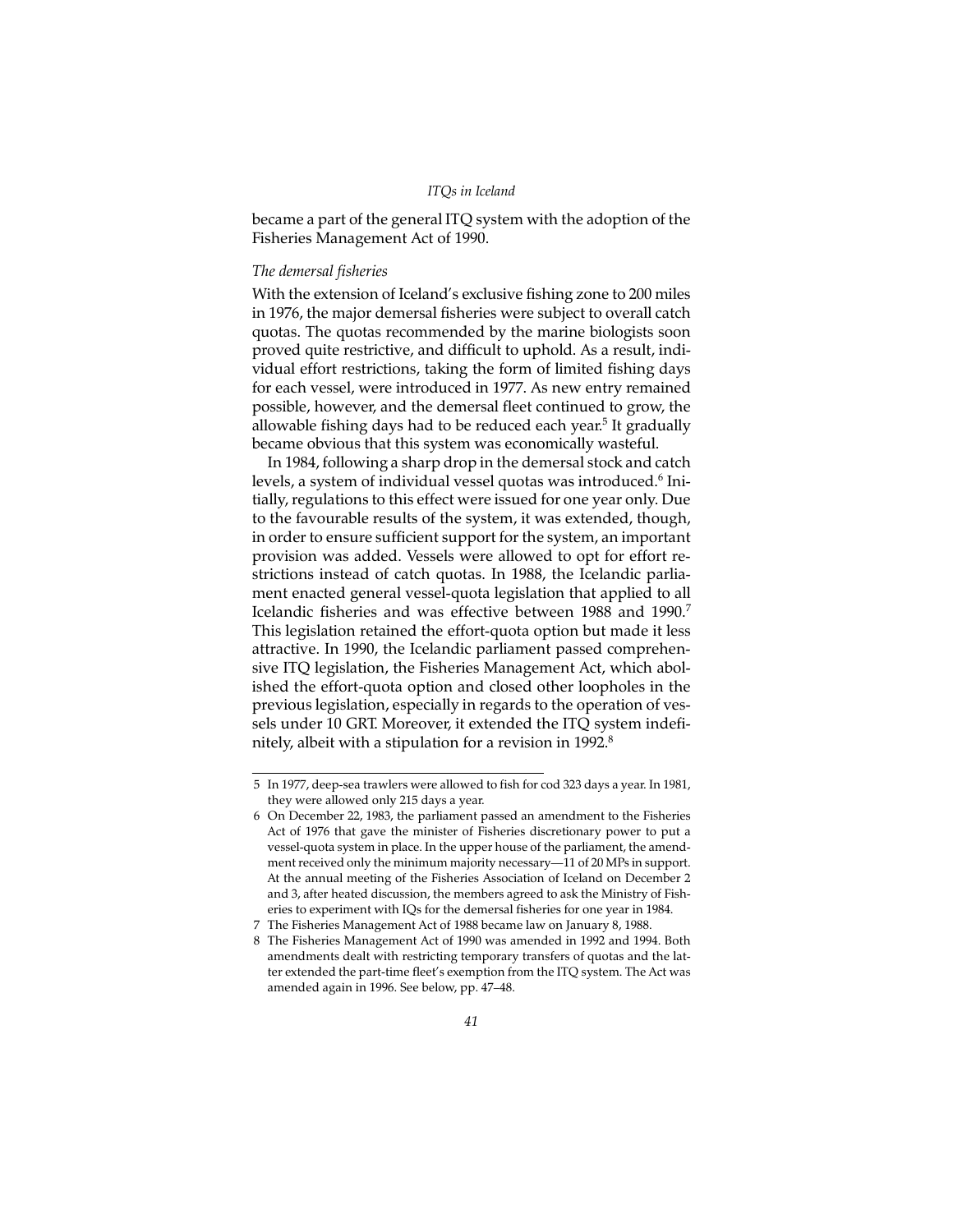## *The shrimp, lobster, and scallop fisheries*

The inshore shrimp, lobster, and scallop fisheries are relatively recent additions to the Icelandic fisheries. These fisheries were developed largely during the 1960s and 1970s and, from the outset, have been subject to extensive management, primarily limited local entry and overall quotas. An overall TAC for the lobster fishery was set in 1973, with restrictions on the size of vessels and, in 1988, licensing and vessel quotas. New legislation regulating the processing and fishing of inshore shrimp and scallops was passed in 1975. This legislation gave the Ministry of Fisheries authority to issue quotas for shrimp and scallop to the processors. There are 7 inshore shrimp areas, each having regulations specific to it; two areas already had IQs in 1974. Recently, there has been a strong movement towards vessel quotas in these fisheries, and, in 1988, the deep-sea shrimp fishery was subject to vessel quotas. The management of shrimp and scallop fisheries became part of the general ITQ system with the Fisheries Management Act of 1990.

## *Sumumary*

As may be inferred from this description, the course towards a complete ITQ fisheries management system in Iceland evolved more through trial and error than by design. In most countries and Iceland is no exception—there is strong social opposition to radical changes in the institutional framework of production and employment. A great deal of this opposition derives not from rational arguments but rather from the desire to protect traditional values and vested interests. From a sociopolitical point of view, Iceland probably had to pass through an evolutionary process during which various management methods were tried in different fisheries. The knowledge and understanding gained from these experiments were crucial for the eventual acceptance of a more efficient ITQ system.

The key steps in the evolution of the ITQ system were taken in response to a crisis such as a sudden reduction in stock levels. Thus, individual vessel quotas were introduced in the herring fishery in 1975 following a disappearance of the herring stocks and a prolonged moratorium on herring catches. Similarly, vessel quotas in the capelin fishery and the ITQ system in the demersal fisheries were introduced in 1984 in response to the perceived danger of a collapse in the stock levels and a serious financial crisis in these fisheries.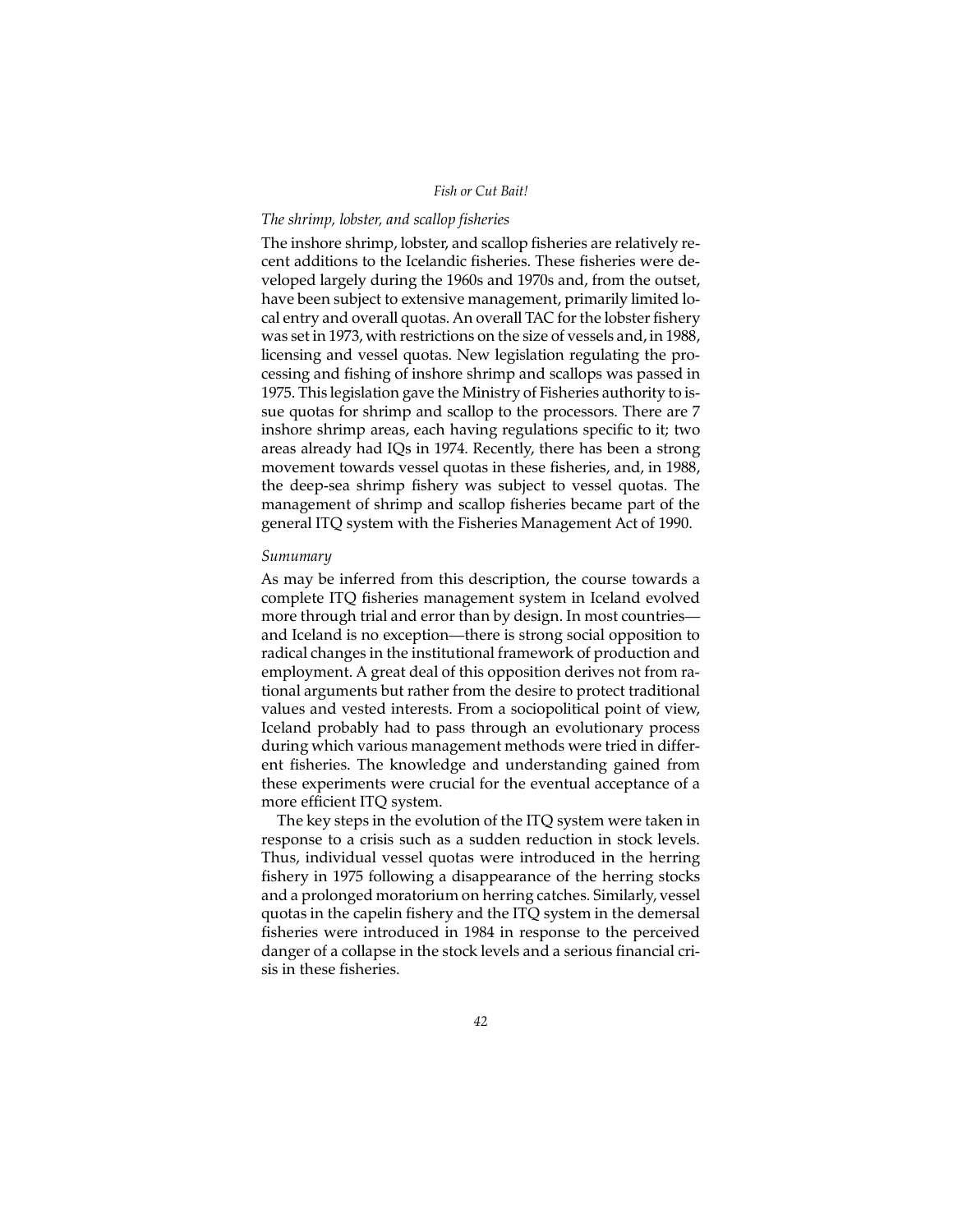#### *ITQs in Iceland*

This pattern reflects the reluctance of the fishing industry to accept changes in the traditional organization of the fisheries. Only when faced with a significant fall in income due to fishstock reductions or a drop in the world market price for fish products have interest groups been willing to consider changes in the institutional framework of the fisheries.<sup>9</sup>

The passing of the comprehensive ITQ fisheries management legislation in 1990 constitutes a break in this pattern. For the first time, the fishing industry agreed to a significant improvement in the fisheries management system without being threatened with the alternative of a financial disaster. This must be attributed to the potentially immense economic benefits of the vessel-quota system, which were now becoming apparent to most of the participants in the fisheries.

## **The current ITQ fisheries management system**

Although this system was instituted at different times and in different forms in the various fisheries, it was made uniform by the Fisheries Management Act of 1990. The fisheries management system is based on individual transferable quotas and is appropriately referred to as an ITQ system. The essential features of the current ITQ system are as follows: all fisheries are subject to vessel catch quotas; the quotas represent shares in the total allowable catch (TAC); the quotas are permanent,<sup>10</sup> perfectly divisible and, with some restrictions, freely transferable; they are issued subject to a small annual charge to cover enforcement costs. The ITQ system is fairly uniform across fisheries, although slight differences between fisheries exist, mostly for historical reasons.

The ITQ system was superimposed on an earlier management system designed mainly for the protection of juvenile fish. This

<sup>9</sup> That rule changes in the fisheries are always a response to a crisis, such as lower income for fishermen, fits nicely with Libecap (1989). One should bear in mind, though, that even if the adoption of an ITQ system is considered a radical rule change, it was not new to the Icelandic fisheries, as IQs already existed in the herring and capelin fisheries at this time. As early as 1981, the favourable experience of quotas in these fisheries had influenced many vessel owners that nothing short of an ITQ system was needed. Despite an increased catch of demersal species, the fishing industry was running at heavy losses in the period from 1981 to 1983.

<sup>10</sup> It might be more accurate to say that ITQs are indefinite rather than permanent rights. Parliament can, in principle, decide to return to open-access fisheries. See Edwards (1994) for a clear presentation of property rights concepts.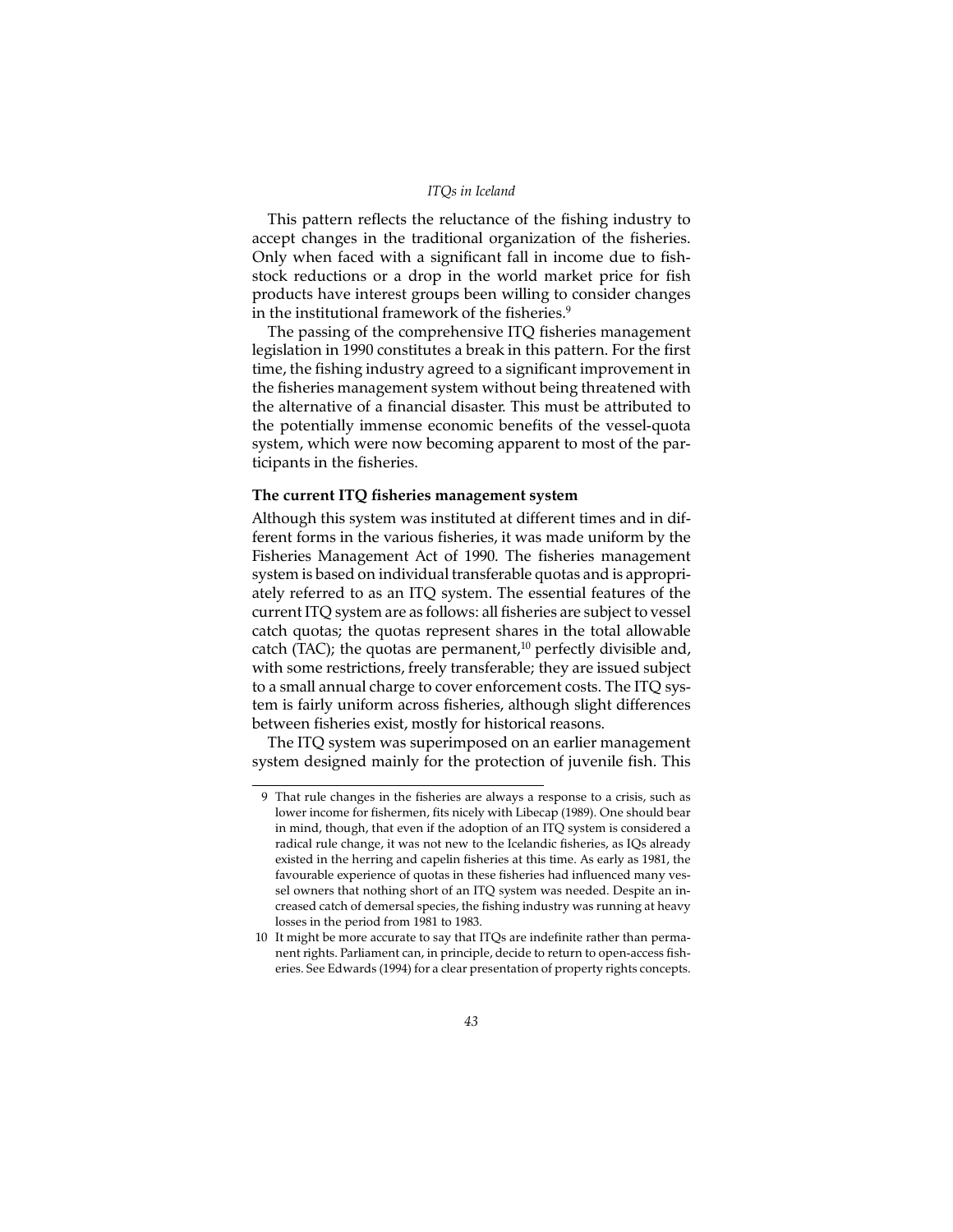system, involving certain restrictions on gear, area, and fish size, is still in place. The ITQ system has not replaced these components of the earlier fisheries management system.

## *Total allowable catch*

The Ministry of Fisheries determines the total allowable catch (TAC) for each of the most important species in the fisheries. This decision is made on the basis of recommendations from the Marine Research Institute.<sup>11</sup> Recently, the Ministry of Fisheries has followed the recommendations of the Marine Research Institute quite closely, except in the cod fishery (see figure 3).<sup>12</sup>

Currently 13 species are subject to TACs and, as a consequence, to IQs.13 Several species that are not heavily fished are not currently subject to TAC and fishing of these species can be pursued freely. These fisheries are, in most cases, commercially negligible.

#### *Permanent quota shares*

Every eligible vessel is issued a permanent share in the TAC for each species for which there is a TAC. These permanent quota shares can be referred to as TAC shares.

## *Initial allocation of permanent quota shares*

The initial allocation of TAC shares to individual vessels varies over fisheries. In the demersal, lobster, and deep-sea shrimp fisheries, the TAC shares normally are based on the vessel's historical catch-record during certain base years. In the demersal fisheries, this usually equals the vessel's average share in the total catch dur-

<sup>11</sup> The Marine Research Institute (MRI) has its own vessels to study the state of the fish stocks. In addition, the Institute relies on information from the fishers. For example, there is the annual trawler-rally and the gillnetters-rally, in which a number of trawler and gillnet vessels is contracted by the MRI to harvest in particular areas at given dates and record all information (volume and composition of the catch, size and age of fish, etc.) about the catch.

<sup>12</sup> The cod fishery plays a substantial role in the economy. Not surprisingly, successive governments have been reluctant to curtail cod TACs in accordance with the recommendations of the MRI. Only in the 1990s has the Ministry followed this advice and stood firm on that decision despite political pressure, even from within the government. In addition to the government fisheries researchers, the vessel owners association employs its own researchers.

<sup>13</sup> They include 8 demersal species: cod, haddock, saithe, redfish, Greenland halibut, plaice, catfish and witch; two pelagic species: herring and capelin; shrimp, lobster, and scallops. Together these species account for over 90 percent of the catch value.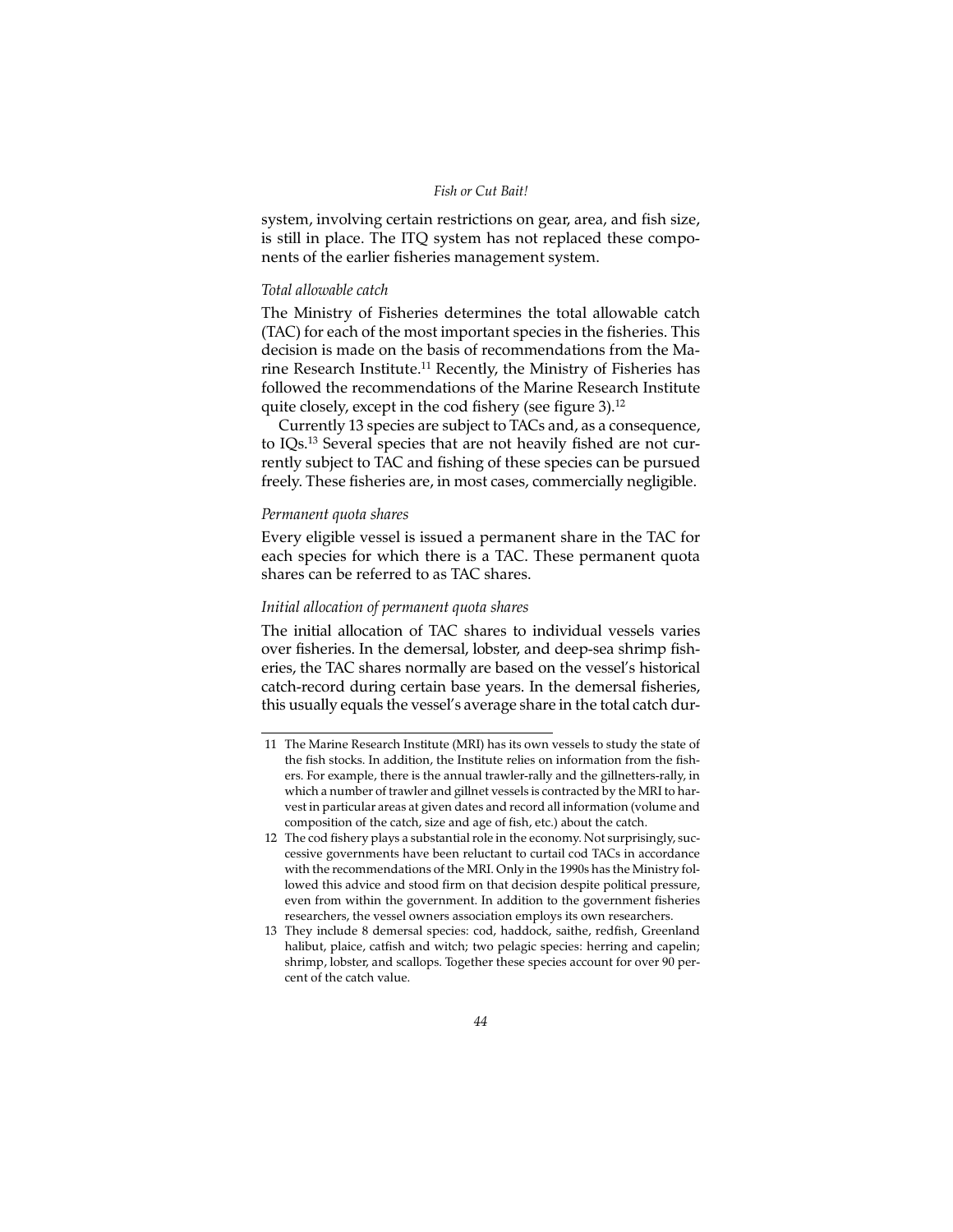

**Figure 3 MRI recommended and actual catch of codfish, 1978–1996**

ing the three years prior to the introduction of the ITQ system in 1984. There are some noteworthy exceptions to this rule. If, for instance, the vessel in question was not operating normally during the period from 1981 to 1983 due to major repairs, or had entered the fleet after 1981, the calculated share was adjusted upwards. Also, during the years 1985 to 1987, it was possible to modify the TAC shares by temporarily opting for effort restrictions instead of vessel quotas and demonstrating high catches during this period.

In the herring and inshore shrimp fisheries, the initial TAC shares were equal for all eligible vessels.14 The same was true in the capelin fishery except that a third of the TAC shares were initially allocated on the basis of vessel hold capacity.

## *Annual vessel quotas*

The size of each vessel's annual quota in a specific fishery is a simple multiple of the TAC for that fishery and the vessel's TAC share.15 While the TAC share is a percentage, annual quotas are denominated in volume terms.

<sup>14</sup> The management of inshore shrimp has moved from processor quotas to vessel quotas.

<sup>15</sup> In some fisheries (e.g., capelin and inshore shrimp) the management periods are less than a year (seasonal). Nevertheless, the same rule applies.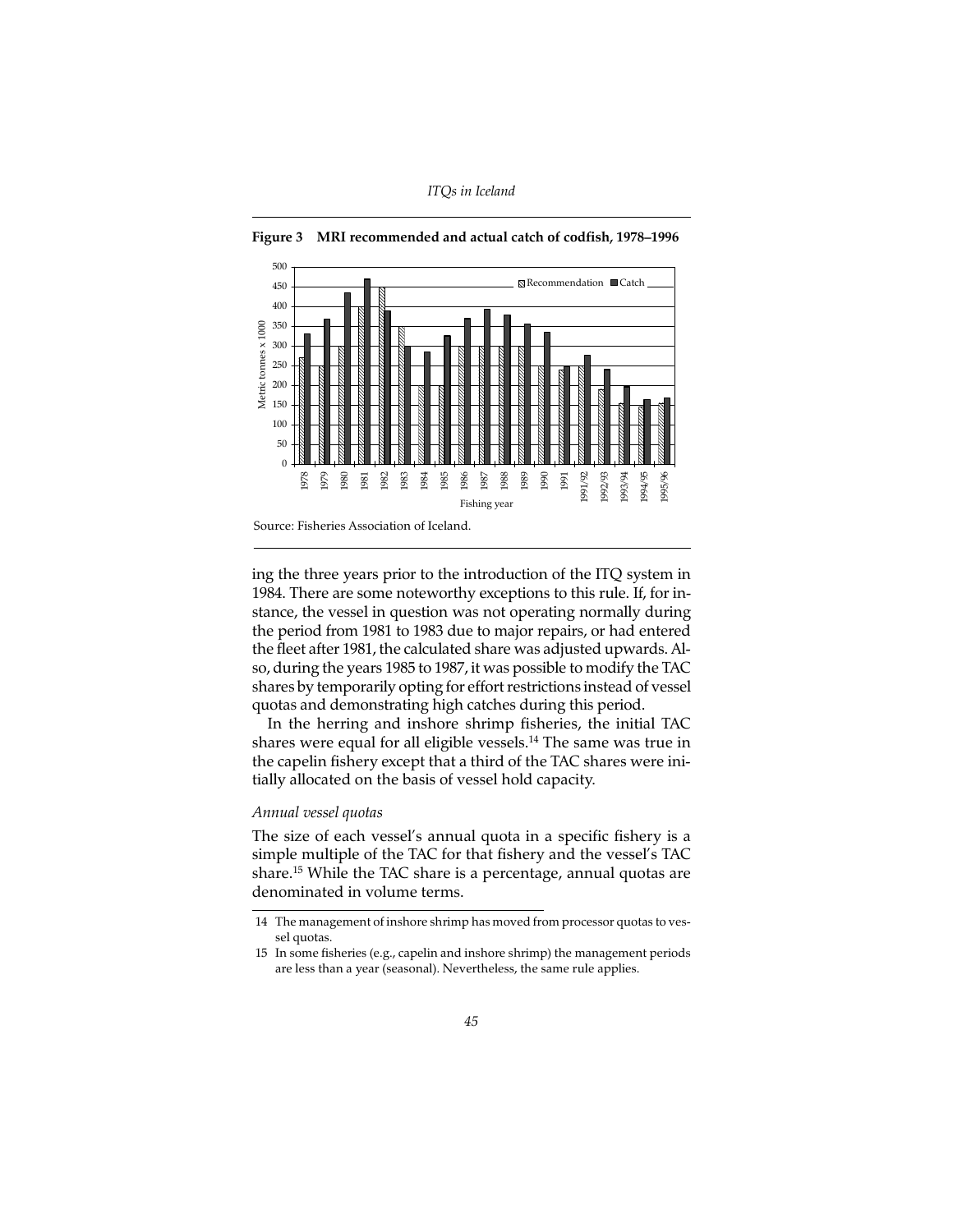As the Icelandic demersal fisheries are a mixed-stock fishery and vessels are bound to catch other species, the ITQs (or TAC shares) also are denominated in cod-equivalent terms, i.e., because cod is the most important species in the Icelandic fisheries, it is used as the common denominator for the whole ITQ system.16 This provides some flexibility for the vessels as they can subtract by-catch of other species from their quota at fixed values (Arason 1995).

#### *Transferability*

Both the TAC shares and the annual quotas are freely transferable and perfectly divisible. Any fraction of a given quota may be transferred to another vessel. TAC shares are transferable without any restrictions. Transfers of annual vessel quotas, on the other hand, are subject to some restrictions. Annual vessel quotas are freely transferable between vessels within the same geographical region. Transfers of annual quotas among geographical regions are subject to revision by the respective fishers' unions and the local authorities. Offsetting transfers of different species with equal value are not subject to such restrictions. The rationale for this stipulation is that it will stabilize local employment in the short run. In practice, however, it appears that few interregional transfers are actually blocked (see table 4).

In 1992 and 1994, the parliament amended the Fisheries Management Act of 1990, adding further restrictions. These restrictions, however, are relatively insignificant; they were designed to discourage speculative quota holdings and stabilize regional and fishers' employment in the short run.17 Apart from this, transfers of quotas are subject to registration with the Ministry of Fisheries. The particulars of the exchange, including price, are not registered.<sup>18</sup>

18 Vessel owners are not allowed to have the crew share costs in quota transfers.

<sup>16</sup> Cod equivalent values in 1995/96 are: Cod 1.00, haddock 1.10, saithe 0.55, redfish 0.8, plaice 1.30, Greenland halibut 1.70, capelin 0.05, herring 0.08, lobster (tails) 8.40, shrimp 1.00 and scallops 0.40.

<sup>17</sup> One amendment stipulates that if a fishing vessel did not harvest at least 25 percent of its annual quota for 2 years in a row, it would forfeit its TAC share. In another amendment, this harvesting requirement was doubled. It was also stipulated that no vessel could more than double its quota corresponding to its TAC share by temporary quota purchases. It may, however, acquire permanent quota shares without limit. In a temporary amendment that expired at the end of 1995, no vessel could buy annual quotas if it had during the same year sold more than 15 percent of its quota, nor could it sell if it had previously bought more than 15 percent of its annual quota.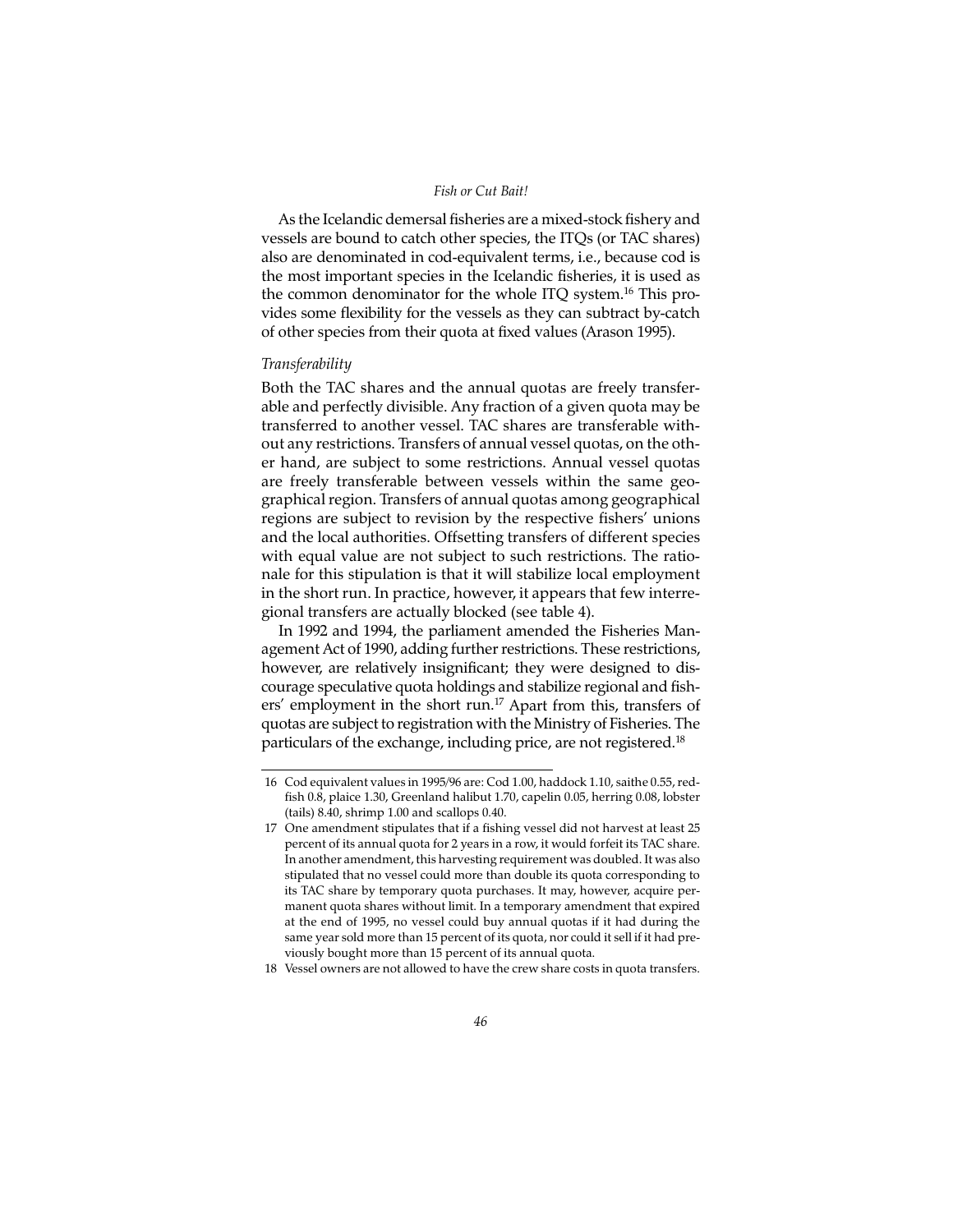| Transfer <sup>B</sup> 1984 1985 1986 1987 1988 1989 1990 1991 <sup>C</sup> 1991/92 <sup>D</sup> 1992/93 |  |  |                                            |  |                                      |      |
|---------------------------------------------------------------------------------------------------------|--|--|--------------------------------------------|--|--------------------------------------|------|
| Type A 4.2 3.3 2.6 1.8 4.0 5.1 5.5 12.2 18.7                                                            |  |  |                                            |  |                                      | 24.6 |
| <b>Type B</b> 3.8 3.4 2.2 1.9 3.1 3.7 3.6 9.0 8.8                                                       |  |  |                                            |  |                                      | 12.2 |
| Type C 1.1 1.7 1.1 0.1 2.4 2.7 1.7 4.3 5.3                                                              |  |  |                                            |  |                                      | 8.1  |
| Type D                                                                                                  |  |  |                                            |  | 3.6 5.8 2.7 2.2 4.7 4.4 6.9 7.8 13.5 | 21.6 |
| Total                                                                                                   |  |  | 12.6 14.2 8.5 6.0 14.3 16.0 17.8 33.4 46.3 |  |                                      | 66.5 |

|  | Table 4 Transfers of quota between vessels, 1984–1993 <sup>A</sup> |  |
|--|--------------------------------------------------------------------|--|
|  |                                                                    |  |

- <sup>A</sup> Source: OECD (1994). Transfers are shown as a percentage of total groundfish catch. These groundfish quotas are measured in kilograms of cod equivalents and represent temporary annual quota transfers only.
- $B$  Type A: transfers between vessels with the same owner; type B: transfers between vessels with different owners operated from the same port; type C: offsetting transfers of different species with equal value between vessels with different owners; type D: transfers between vessels with different owners operated from different ports.

<sup>C</sup> First eight months of 1991.

D September to August fisheries year.

## *Restricted access*

In addition to the ITQ system, the Icelandic fisheries are subject to restricted access. All commercial fishing vessels must hold both a valid fishing licence and catch quota. Fishing licences are issued to vessels in the fishery since 1990 and replacements comparable to the original in fishing power. Fishing licences are transferable only with vessels.19 One of the impacts of a well designed ITQ system is to provide the socially appropriate incentive for investment (or disinvestment) in the fishing fleet; the fishing-licence stipulation clearly adds a deterrent to investment in fishing vessels.

# *Exemptions from the ITQ system*

There is one minor exemption from the current ITQ system. In the demersal fisheries, hook-and-line fishing by vessels under 6 GRT are allowed exemption from quota restrictions, but are subject,

<sup>19</sup> One consequence of restricting access and licensing is that licences become valuable if they are transferable. As restricted access and licensing usually accompanies an ITQ system, this "wealth effect" or "windfall" is often associated incorrectly with ITQs. The "wealth" or "windfall" is the result of the licensing, not the ITQs.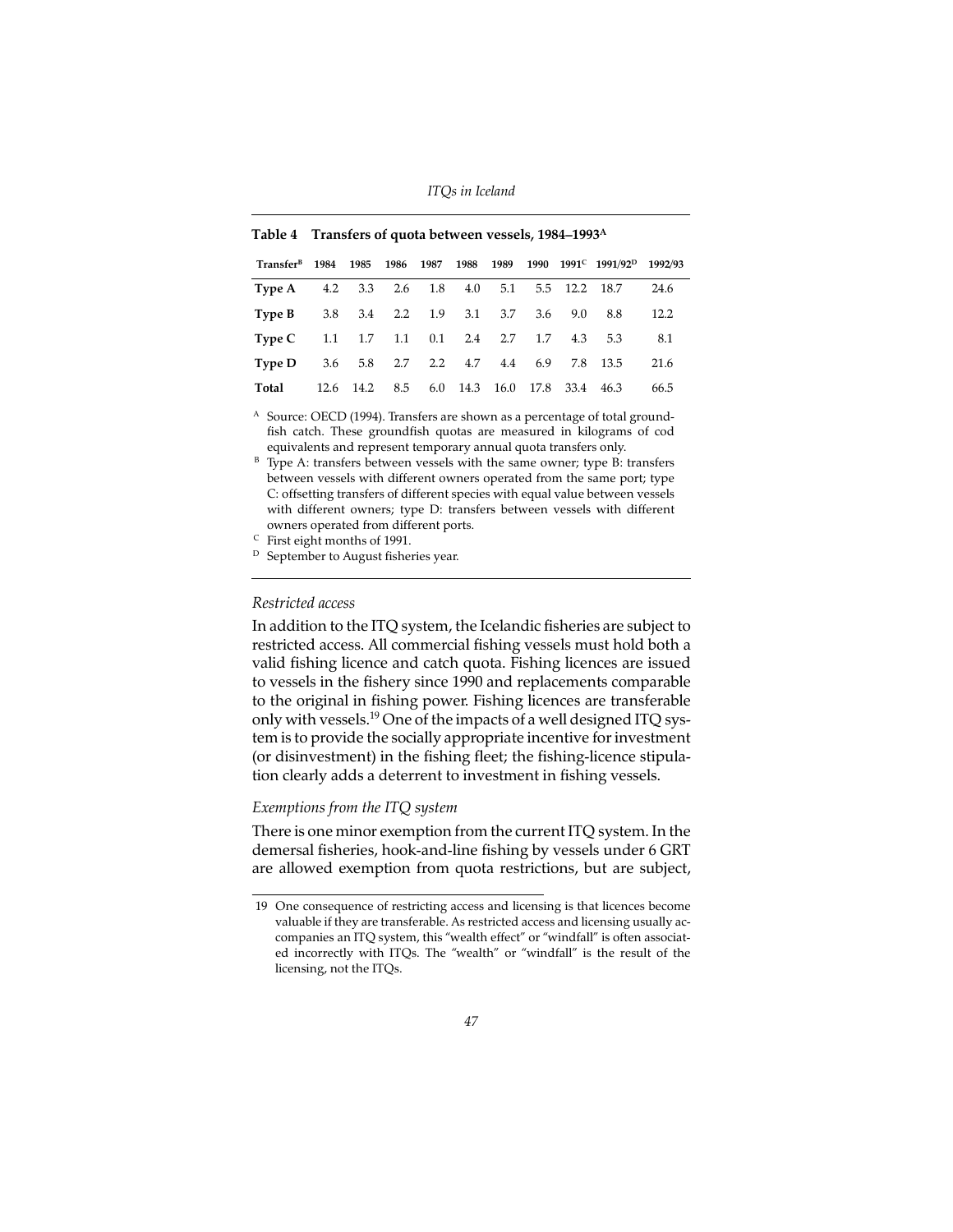instead, to limited fishing days and an overall TAC. Although this arrangement was to end in 1994, the exemption was extended, though the number of fishing days was reduced. Under the 1996 amendment to the Act, these vessels must choose between a share quota and an effort quota. As a group, they continue to receive a common share of the general TAC.

## *Quota fees*

The annual vessel quotas were initially issued by the Ministry of Fisheries free of charge. However, in accordance with the Fisheries Management Act of 1990, the Ministry now collects fees for catch quotas to cover the cost of monitoring and enforcing the ITQ regulations. The law imposes an upper bound on this fee amounting to 0.4 percent of the estimated catch value. The Ministry estimates that it will collect US\$6 million in quota fees in the 1996/97 fishing year. In addition, the vessel owners will pay an estimated US\$2 million in licence fees in 1996/97, and each vessel also has to pay harbour fees for docking at a port and fees for having the catch weighed, whether it uses a public weighing station or a private firm.

## *Deviations from an ideal ITQ system*

The Icelandic ITQ system has most of the features of an ideal ITQ system, as described in the literature (see Arnason 1990). However, there are particular aspects of the Icelandic ITQ system that deviate from the theoretical ideal and subtract from its economic efficiency. First, in the Icelandic ITQ system, the ITQs are associated closely with fishing vessels. Only those who own vessels with a valid fishing licence can hold quotas. In addition, the total holdings of quotas must not exceed the fishing capacity of the vessel in question. This severely restricts the set of potential holders of ITQs and clearly subtracts from the ability of the quota market to generate the most economically beneficial allocation of quotas. Second, the holders of TAC shares must harvest at least 50 percent of their TAC share every second year to retain the share. This stipulation is designed to stop speculative quota holdings. However, it reduces the efficiency of the quota market and maintains more vessels than would be optimal. Third, the ITQ system in the demersal fisheries was combined with an optional limited-effort system in 1985. This option was not abolished until 1991. In the meantime, a large fraction of the demersal fleet opted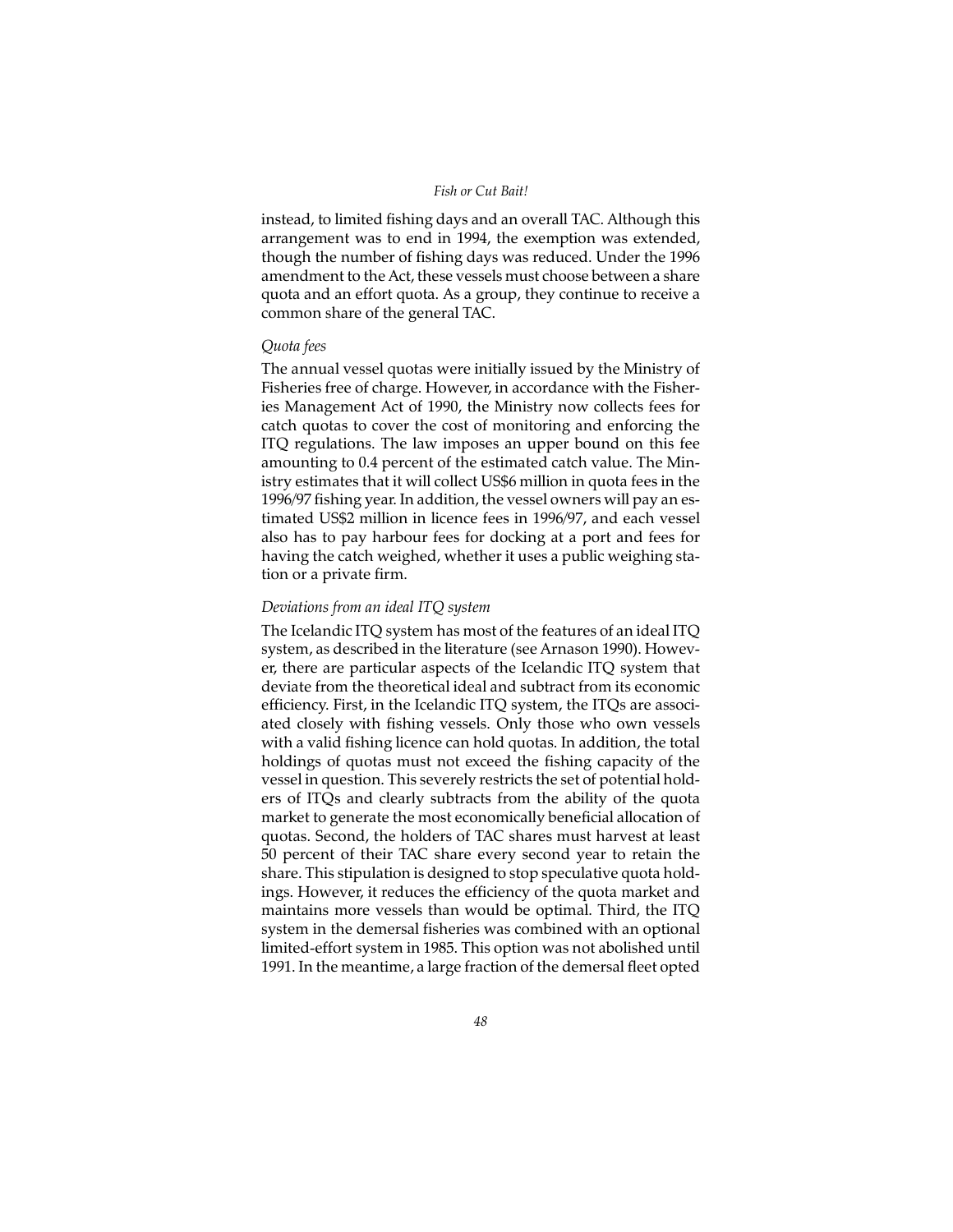#### *ITQs in Iceland*

for limited effort rather than IQs. Further, the part-time fleet only became subject to ITQs in 1996, and a little less than half of those vessels can choose to be exempted from the system. Table 5 shows what fraction of the demersal catch has been subject to ITQs. The performance of the ITQ system in the Icelandic demersal fisheries has to be interpreted with this in mind.

| Year              | Cod  | Haddock | Saithe | Redfish | Greenland<br>halibut |
|-------------------|------|---------|--------|---------|----------------------|
| 1984              | 0.88 | 0.38    | 1.25   | 1.09    | 1.00                 |
| 1985              | 0.64 | 0.94    | 1.05   | 0.97    | 0.76                 |
| 1986              | 0.32 | 0.51    | 0.52   | 0.37    | 0.29                 |
| 1987              | 0.36 | 0.68    | 0.46   | 0.40    | 0.24                 |
| 1988              | 0.52 | 0.74    | 0.66   | 0.43    | 0.33                 |
| 1989              | 0.53 | 0.63    | 0.60   | 0.41    | 0.29                 |
| 1990              | 0.49 | 0.58    | 0.54   | 0.39    | 0.46                 |
| 1991 <sup>B</sup> | 1.00 | 1.24    | 1.00   | 0.99    | 1.10                 |
| 1991/92           | 0.94 | 1.09    | 0.90   | 1.02    | 0.85                 |
| 1992/93           | 0.79 | 1.34    | 1.22   | 1.01    | 0.87                 |
| 1993/94           | 0.73 | 1.14    | 1.28   | 0.97    | 1.06                 |
| 1994/95           | 0.73 | 1.00    | 1.46   | 0.84    | 1.14                 |
| 1995/96           | 0.71 | 1.05    | 1.70   | 0.84    | 0.94                 |

## Table 5 Annual demersal ITQs as a fraction of total catch<sup>A</sup>

<sup>A</sup> A ratio in excess of unity indicates that the total issued ITQs exceed the actual catch. Source: Ministry of Fisheries, *Utvegur* 1984–1994, *Aegir* 1995, Arnason 1996a.

 $B$  The fishing year under the Fisheries Management Act of 1990, that is 1 January to 1 September. Subsequent fishing years from 1 September to 1 September the following calendar year.

# **The performance of the ITQ system**

The main purpose of the vessel-quota system is to improve the economic efficiency of the fisheries. The Icelandic fisheries are biologically very productive and able to generate high economic rents. Until the adoption of the vessel-quota system, however, comparatively low rents were generated in the industry. During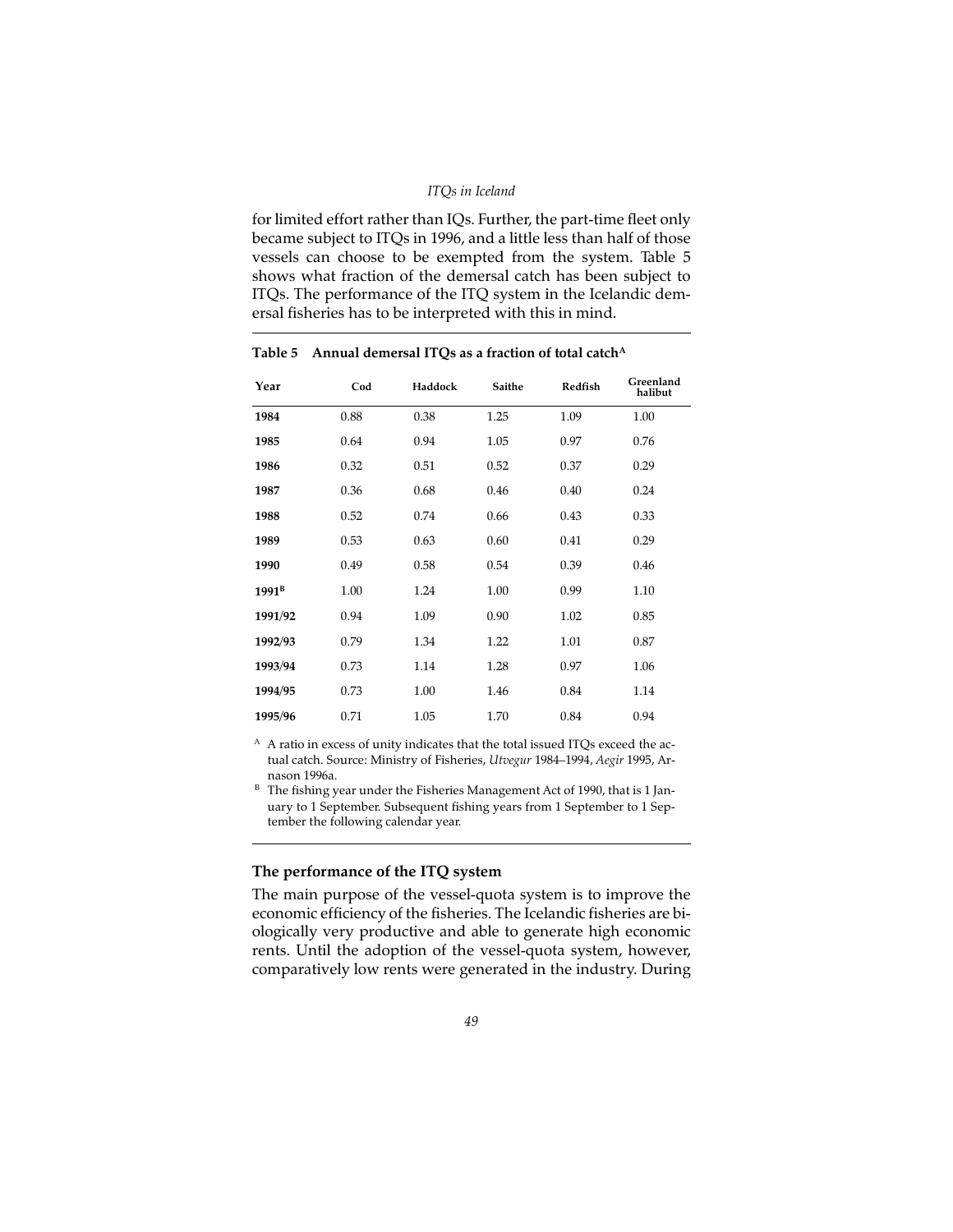the years preceding the introduction of the vessel-quota system, losses in the various fisheries were often very great (see Arnason 1995a). Since, the ITQ system was introduced at different times and in different forms in the various fisheries, we shall discuss the impact of the system on each of these fisheries separately.

## *The herring fishery*

The herring fishery resumed in 1975 after a three year fishing moratorium. A system of individual vessel quotas was imposed on the fishery, with eligibility for quota allocations limited to small vessels with a history of herring fishery participation. The larger purse-seiners were excluded on the grounds that they were capable of pursuing the North Sea herring fishery and the Icelandic capelin fishery. Due to the generally favourable experience with this system, the quotas were made perfectly divisible and transferable in 1979. In 1990, the herring fisheries management system was incorporated, largely unchanged, in the comprehensive fisheries management system for the Icelandic fisheries.

The ITQ system in the herring fishery has been very successful. Herring catches have increased almost tenfold since 1975, and fishing effort has declined substantially. The number of vessels in the fishery decreased from about 65 vessels in 1975 to 30 to 40 in recent years.<sup>20</sup> Technical efficiency in the herring fishery is now roughly 10 times higher than it was at the outset of the vessel-quota system in the fishery 20 years ago (Arnason 1993). The development of the herring fishery in terms of number of vessels and catches is described in figure 4.

# *The capelin fishery*

An individual vessel-quota system was introduced in the capelin fishery in 1980. In 1986, the quotas were made transferable. In 1990, the capelin management system was incorporated in the

<sup>20</sup> These 30 to 40 vessels catch Icelandic herring in the autumn and winter months. Roughly half of these vessels also participate in the Norse herring fishery, which resumed in 1994. The Norse herring stock migrates between Norwegian jurisdiction and Icelandic and Greenland waters. IQs were issued for this fishery in 1996. The Ministry of Fisheries has declared openaccess for all licensed vessels in this fishery in 1997, a decision that the Association of Vessel owners has protested, since they prefer ITQs.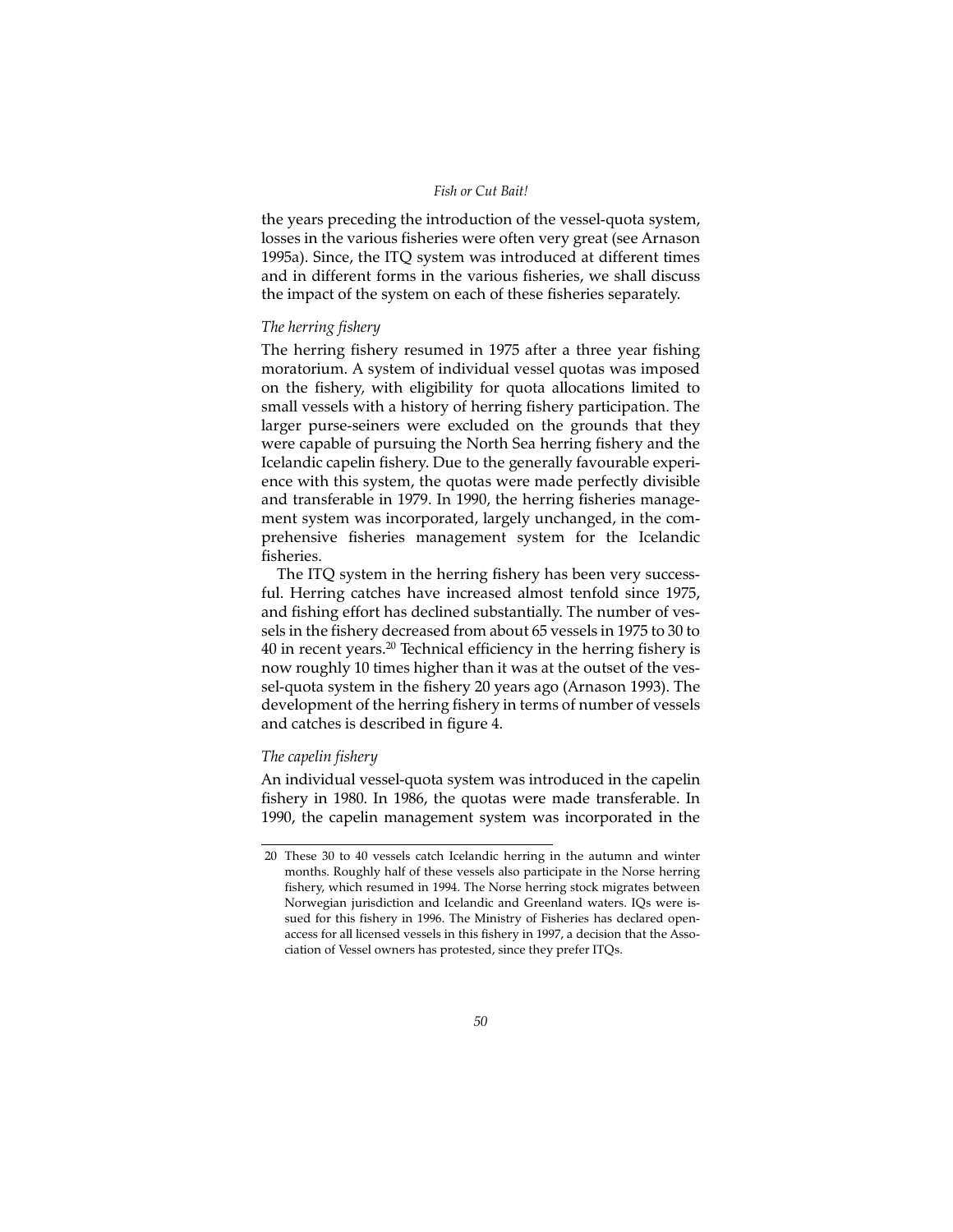

**Figure 4 Development of the autumn-winter herring fishery, 1975–1996 (index set to 100 = 1975)**

overall Icelandic fisheries-management system.<sup>21</sup> The capelin is a short-lived species and the fishery is very volatile. Since the introduction of the vessel-quota system in 1980 there has been no trend in catch levels, though mean catches have remained roughly unchanged. The capelin fleet, on the other hand, has been substantially reduced: the number of vessels has declined from 68 in 1979 to 44 in 1996, or by more than 30 percent, and the number of vessels is expected to decrease further this year.<sup>22</sup> The total ton-

<sup>21</sup> Part of the capelin stock migrates seasonally into the jurisdiction of the Greenland and Norwegian fisheries. The capelin is therefore a shared stock, but, through an agreement with these two countries, Iceland determines the annual TAC to be shared between the three countries. Iceland's share is 78 percent of the TAC and Norway and Greenland each receive 11 percent. In winter, the capelin is fished exclusively in Icelandic waters.

<sup>22</sup> The number of vessels participating in the capelin fishery in 1993 was down to 39. In the Summer of 1994 the Norse herring fishery resumed and that seems to have induced some vessel owners to revert to purse-seine fishing. The TAC for the Norse herring in 1995 was 150,000 tonnes and 190,000 tonnes in 1996. The size of the capelin stock has been growing and the TAC increasing as a result. The capelin catch had averaged less than 680,000 tonnes since 1980 but the TAC for the 1996 fishing year was 1,175,000 tonnes.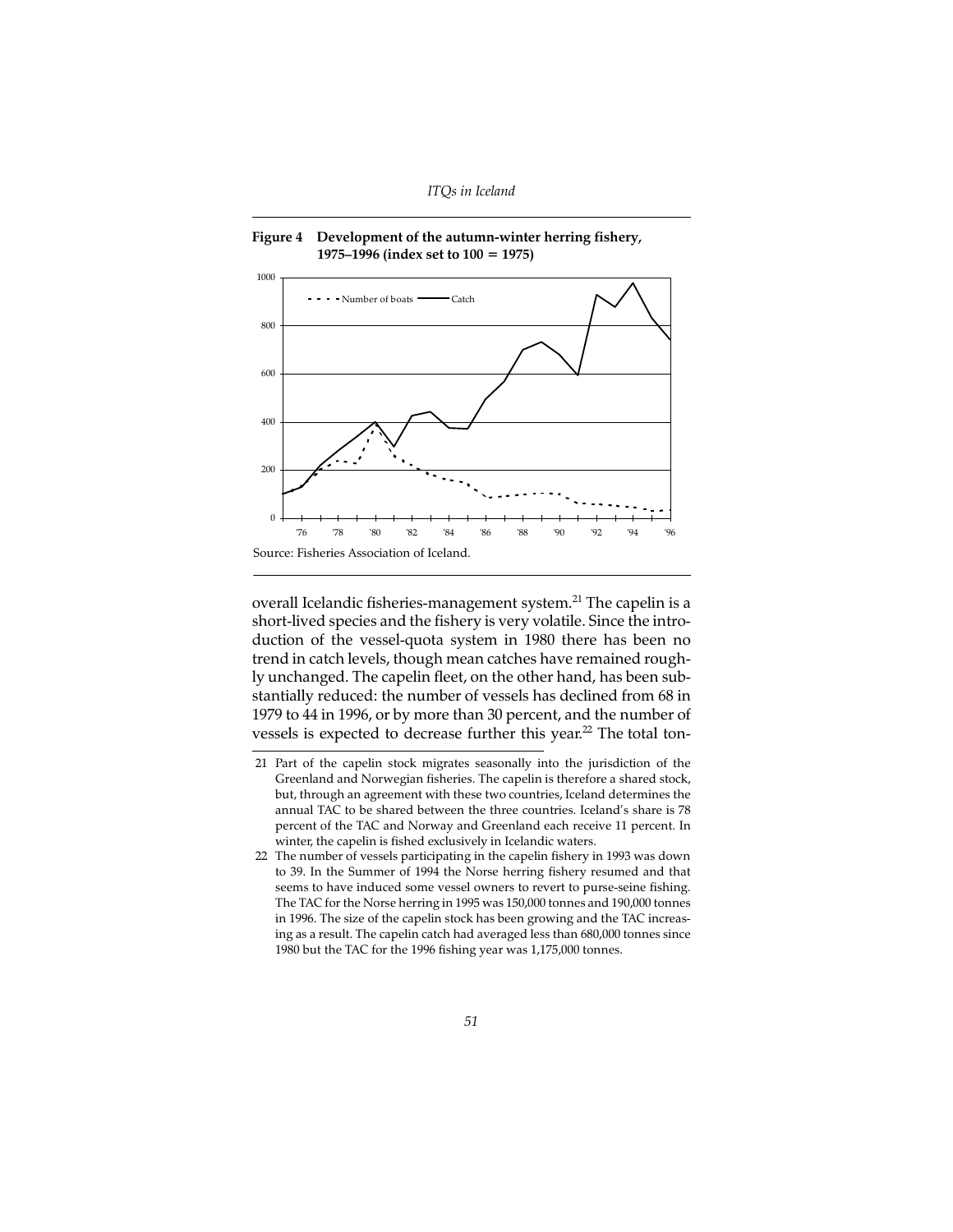

nage (GRT) of the fleet has been reduced by over 25 percent. Thus, there are strong indications that the efficiency of the capelin fishery has increased substantially since the introduction of the vessel-quota system. The development of the capelin fishery, in terms of vessel number and catches, is illustrated in figure 5.

## *The demersal fisheries*

The demersal fisheries are by far the most important Icelandic fisheries, accounting for around 80 percent of the total wetfish value. These fisheries have been subject since 1984 to an individual transferable quota system, which has been under continuous revision, even since the adoption of the comprehensive Fisheries Management Act of 1990.

## **The trend in fishing capital and fishing effort**

One of the reasons for the dissipation of economic rents in the Icelandic fisheries is overinvestment in fishing capital and excessive fishing effort. Therefore, one of the tests of the efficacy of the vessel-quota system is the development of fishing capital and aggregate fishing effort since the introduction of the system.

The trend in fishing capital and fishing effort in the demersal fisheries in recent years is illustrated in figure 6. The previous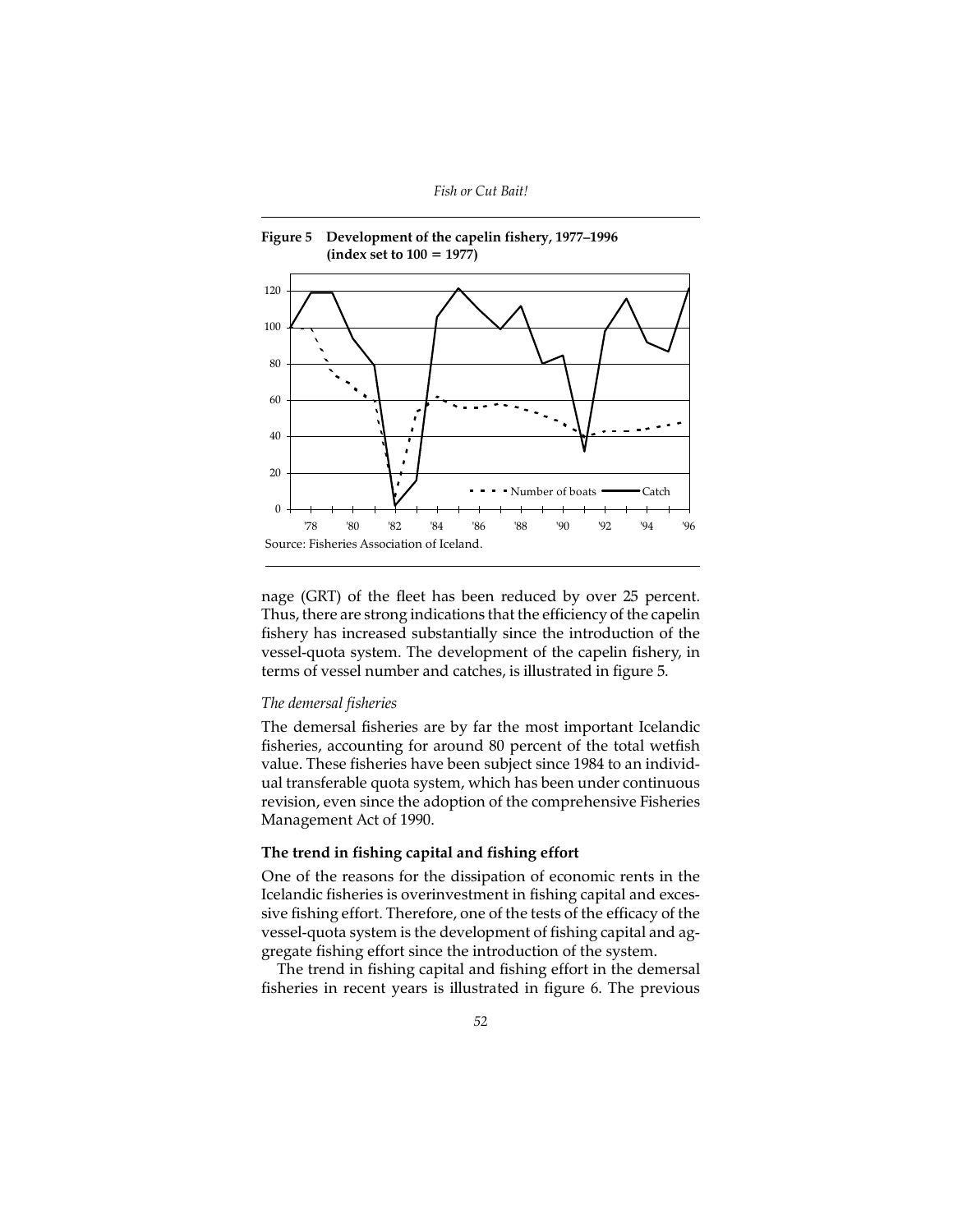

growth in the value of aggregate harvesting capital halted abruptly in 1984 when the vessel-quota system was introduced. In fact, fishing capital contracted between 1984 and 1985. This was the first time since 1969 that the value of the fishing fleet decreased. In the preceding 15 years, capital value had grown at an annual rate of over 6 percent. The vessel-quota system seems to have generated beneficial results, although the halt in investment can not be attributed exclusively to the vessel-quota system. The years 1982, 1983, and 1984 were periods of heavy losses for the fishing industry. In 1986, investment in fishing capital resumed at a high rate. This resumption of investment should not, however, be interpreted as a failure of the vessel-quota system. The increase in the value of fishing capital since the inception of the ITQ system has amounted to just over two percent annually while, during the preceding 15 years, this annual increase was over 6 percent. Moreover, most of the investment since 1986 can be explained by factors extraneous to the ITQ system.

First, a good deal of the investment in fishing capital from 1986 onwards consisted of the installation of freezing equipment and the corresponding modifications of several deep-sea trawlers. In 1983, there were three freezer trawlers, in 1990, there were 28, and in 1996, there were 50. This part of the capital investment was for new, profitable, techniques for fish processing. Second, a part of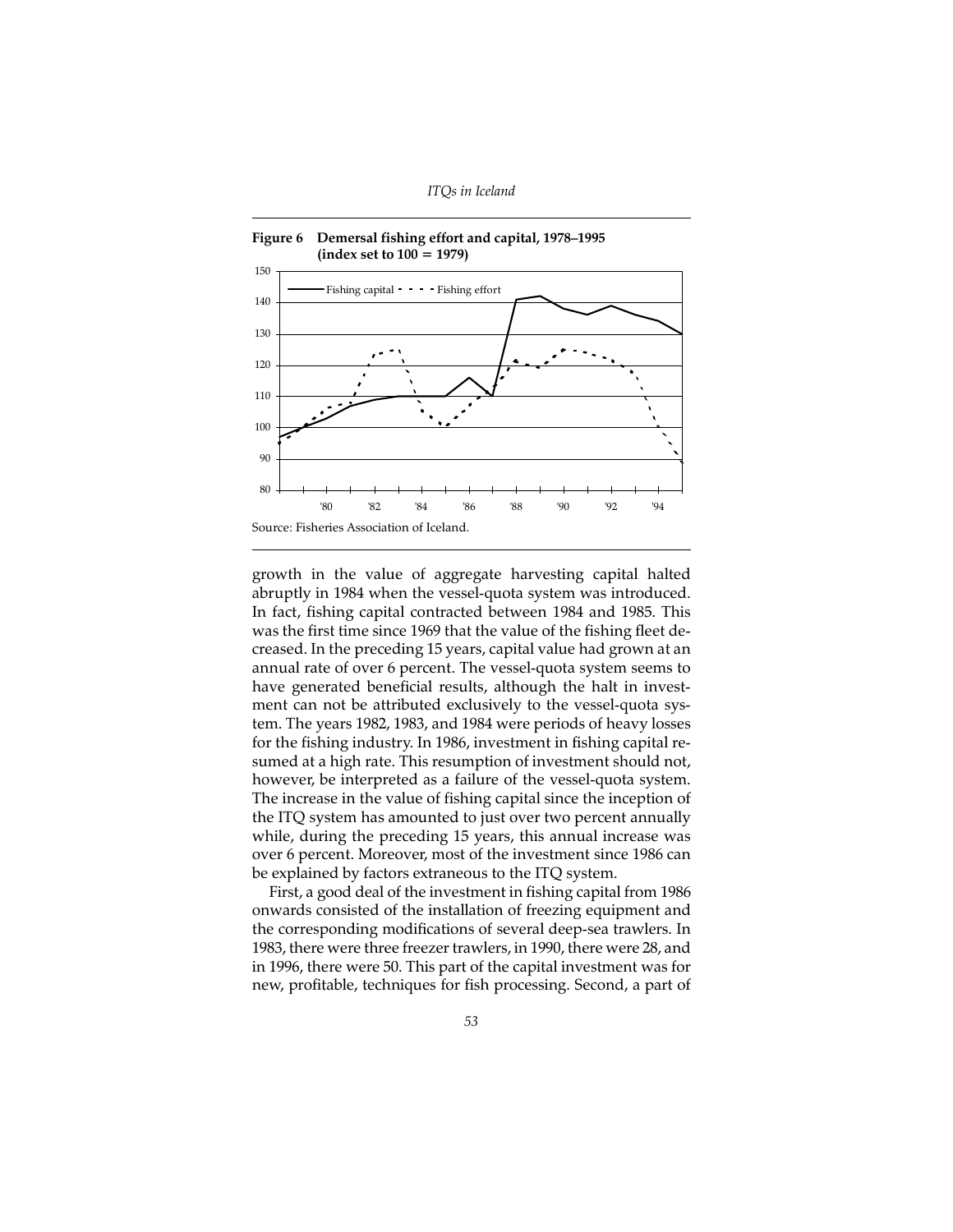the investment was in specialized trawlers for the emerging and very valuable deep-sea prawn fishery that was not subject to vessel quotas until 1988. Third, by the mid 1980s a significant fraction of the deep-sea trawler fleet was due for replacement. Many firms took the opportunity to replace their ageing vessels in 1986 and 1987 as these years were unusually profitable for the harvesting sector. Fourth, during this period there was significant investment in small vessels (under 10 GRT) that were not subject to the vesselquota system. Last, the effort-quota option in the demersal fisheries introduced in 1985 undermined the efficiency incentives of the ITQ system since it induced many vessel owners to upgrade or replace their vessels. The effort-quota option was abolished in 1990 and there was a significant reduction in fishing capital in that year and the following years.

The course of the demersal fishing effort tells a similar story. As indicated in figure 6, fishing effort in the demersal fisheries dropped by 15 percent in 1984, the first year of the vessel-quota system, and by an additional 6 percent in 1985. From 1986 to 1990, on the other hand, fishing effort increased considerably. This is due to the widespread selection of the effort-quota option within the ITQ system. Another important explanation for the increase in fishing effort in 1989 and 1990 was the decline in the demersal fish stocks without a commensurate reduction in the TACs. Thus, more fishing effort was required to fill the catch quotas. From 1991 onwards, demersal fishing effort declined substantially.<sup>23</sup>

The important question, however, may not be whether fishing effort has been reduced from its 1983 level. A more crucial measure of the impact of the vessel-quota system is the difference between the actual fishing effort from 1984 onwards compared to the fishing effort level that would have prevailed had the vesselquota system not been introduced. Although, it is by no means straightforward to predict the course of fishing effort under the earlier management regime, attempts have been made to do so. Using a simple trend model, one can produce some interesting results (Arnason 1993: 213–14; 1995a: 125–27; see figure 7). We estimate that the vessel-quota system reduced total demersal fishing effort from 1984 to 1990 by over 30 percent compared to the

<sup>23</sup> It could be argued that a decline in effort and capital should be expected since the demersal catch in domestic waters has been declining. But, it should be remembered that Icelandic vessels have increased their catches in international waters in recent years.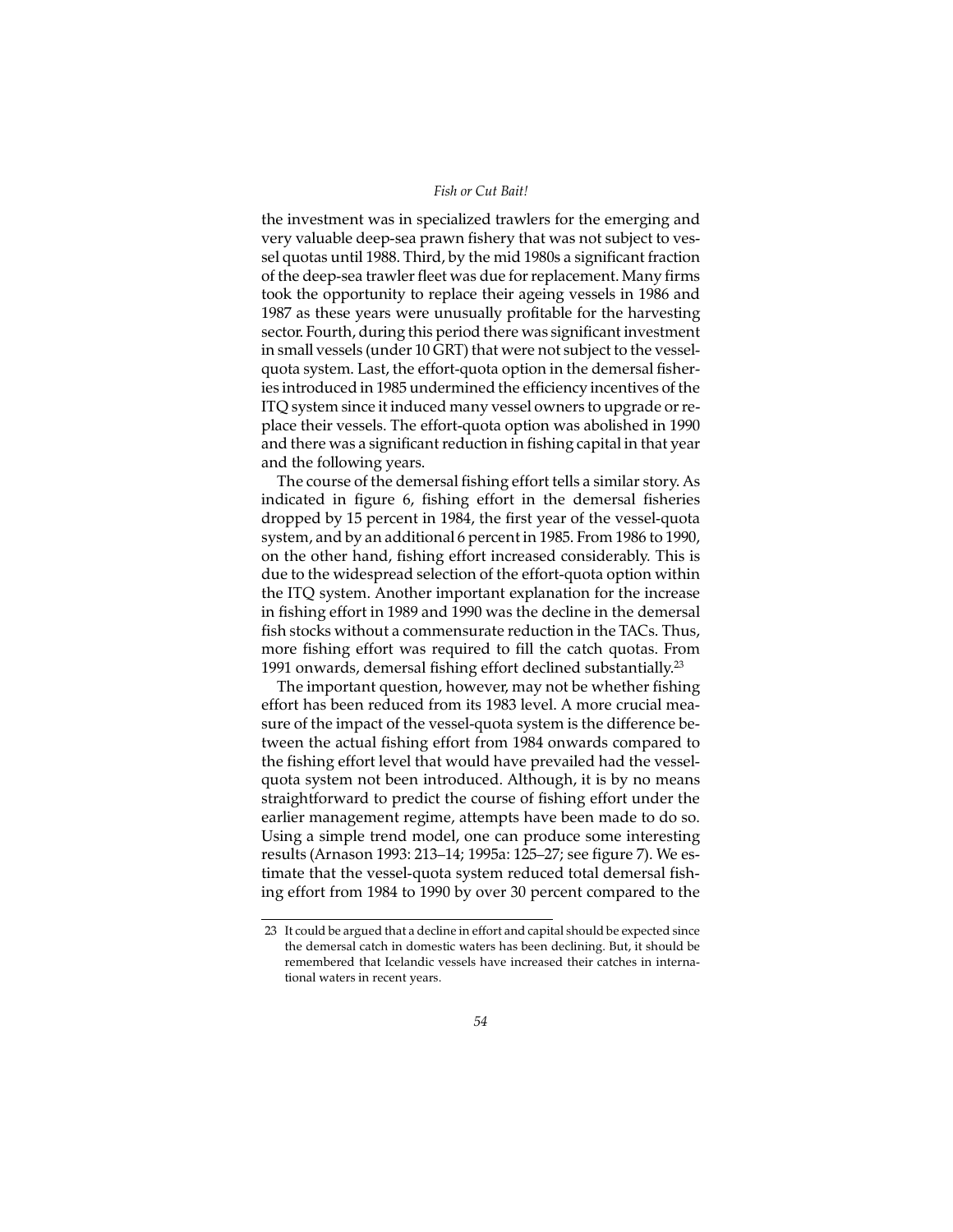



expected fishing effort under the previous management system.24 The financial benefits of this kind of a reduction in effort are substantial. When interpreting these results, however, one should be mindful of the extreme simplicity and mechanistic nature of Arnason's underlying model. In fact, Arnason claims these results should be regarded as indicative only.

# **More direct estimates of economic benefits**

Unfortunately, little research has been done in this area and the available information is thus rather scant. From a theoretical point of view, the economic benefits of a vessel-quota system should include the following items:

(1) *A Reduction in Fishing Effort* Under the vessel-quota system, competition between vessels for a limited stock of fish is eliminated. Consequently, fishing firms will attempt to catch their vessel quota with a minimum of fishing effort. It is important to realize, however, that aggregate fishing effort will not be reduced if the TAC is excessive relative to the size of the fish stocks.

<sup>24</sup> Arnason (1995a: 126–27) tests the hypothesis that there is no structural break in the evolution of fishing effort between the two management regimes. The hypothesis is soundly rejected.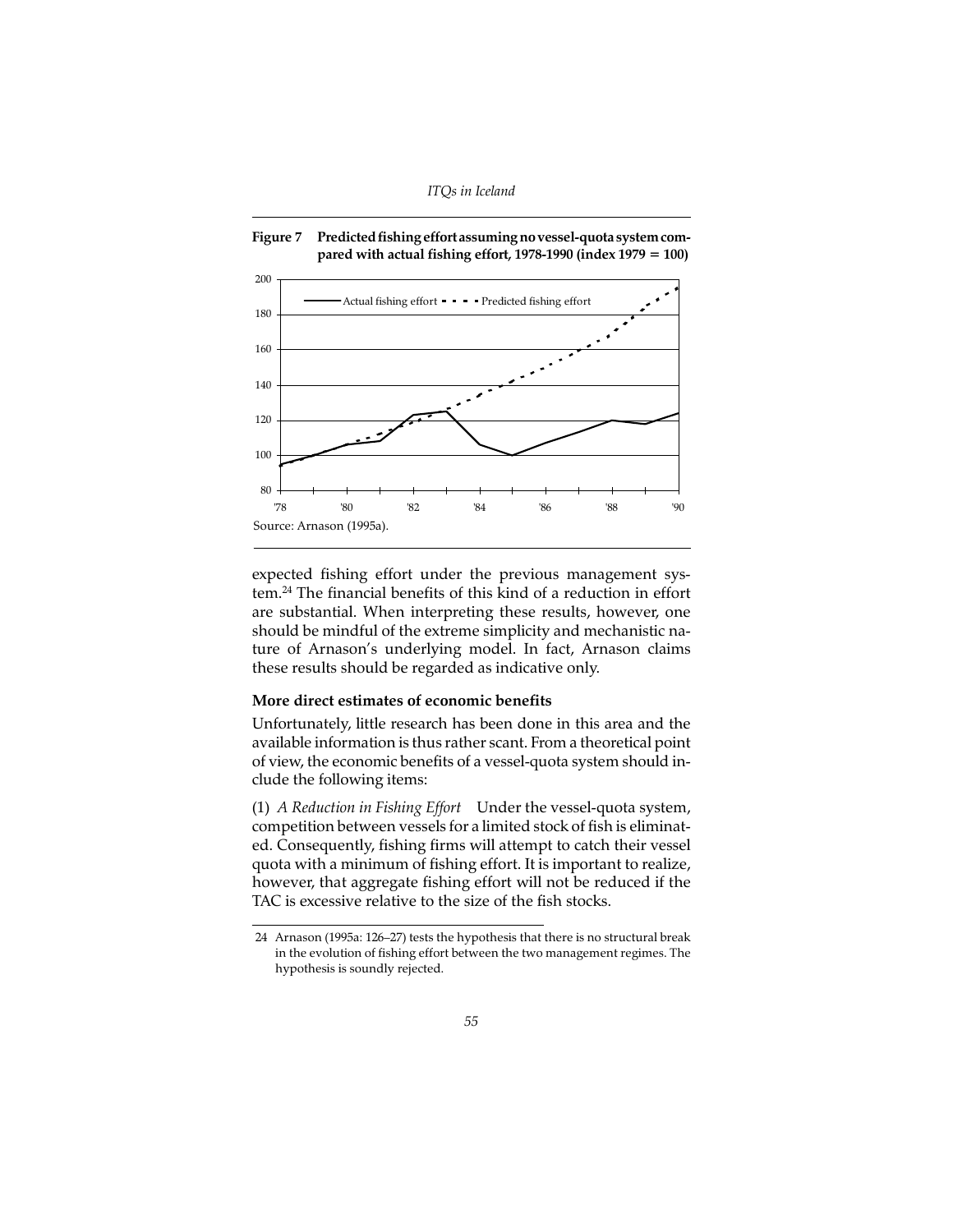(2) *Reduced Cost of Fishing Effort* Having secured property rights to a certain volume of catch under the vessel-quota system, fishing firms can concentrate on taking that catch with minimal costs.

(3) *Improved Quality of the Catch* Being bound by vessel-catch quotas, fishing firms can only increase revenues by improving the quality of this catch.<sup>25</sup>

# **Enforcement of fisheries management regulations**

Monitoring and enforcement is necessary to counter any tendency to "high-grade," i.e., discard inferior catch, and exceed assigned quotas. Violations of fisheries regulations are subject to fines, expropriation of catch and gear, and cancellation of fishing licences, depending on the seriousness of the violation. The Ministry of Fisheries and its agencies have discretionary power to assess these penalties and a proven willingness to use them. Alleged violators have recourse through the court system in cases where they do not accept the Ministry's penalties.

To apprehend those who catch more than their quota of fish, Iceland uses an effective landings-control system. By law, all marine catch must be weighed on officially approved scales at the point of landing, and public officials record the landings and verify the species composition of each catch. The landings-control system covers all 67 landing ports in Iceland, as well as the major foreign export ports.

The Coast Guard has an important role in monitoring and enforcing domestic fisheries regulations, and the Ministry maintains a group of observers to monitor adherence to quota rules and other fisheries regulations. Some observers are stationed aboard fishing vessels during fishing trips, while others travel between the landings ports. Despite elaborate monitoring and enforcement, there are some violations of the various regulations; all together, though, they are negligible.

# **Weaknesses in the fisheries management system**

There are certain weaknesses in the current fisheries-management system, especially from the point of view of economic efficiency. The most serious ones appear to be the following.

<sup>25</sup> Arnason (1996a: 86–7) estimates that the economic rents in the demersal fisheries in 1994 amounted to a little over US\$200 million, or just over 50 percent of the maximum attainable rents.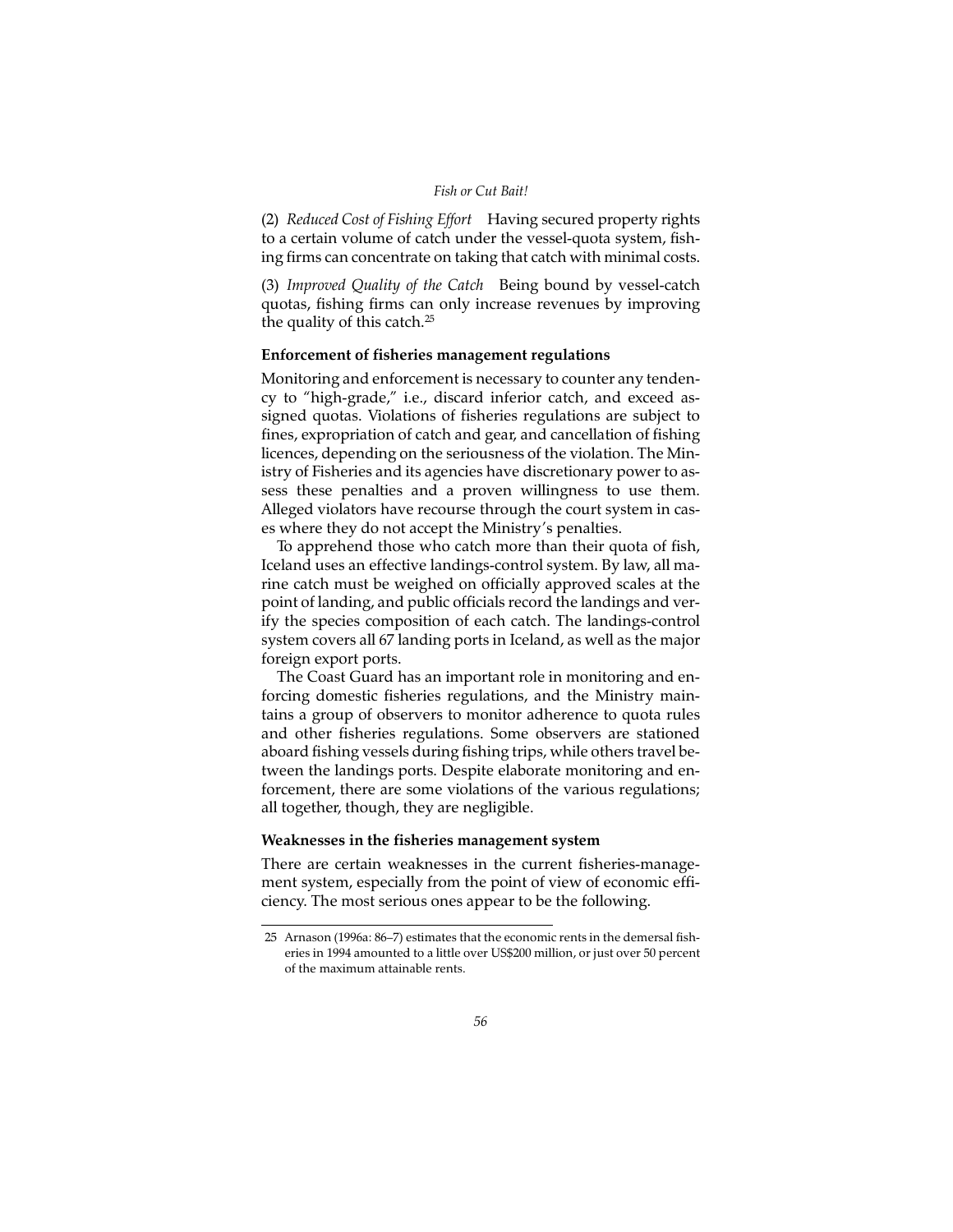## *High-grading*

High-grading (i.e., discarding less valuable catch) is a problem often attributed to ITQ systems, especially in mixed fisheries. The Icelandic demersal fisheries are certainly mixed fisheries but there is little evidence of increased discarding under the ITQ system. According to measurements published in a 1993 report by a government commission, demersal discards range from 1 to 6 percent of total catch volume depending on gear and vessel type. According to this report, there has not been any detectable increase in discards since the introduction of the vessel-quota system in 1984.

## *Loopholes*

Although the comprehensive Fisheries Management Act of 1990 closed many of the loopholes of the previous ITQ system(s), one worrisome loophole remains. Fishing vessels under 6 GRT in size were offered the option of remaining outside the ITQ system provided they restricted their operations to hook-and-line fishing for demersal species. This exemption, usually referred to as the hook licence, was to expire in 1994, but the Act was amended in 1996 so that this group of vessels now receives a common share of the TAC; these vessels receive a 13.9 percent share of the TAC for cod. Of the 1,009 vessels in this group, 533 chose IQs.

This exemption has resulted in a distortion in the composition of the fishing fleet and the amount of effort in the fishery. The fleet of small boats has increased its share in the demersal catch. The hook-licence fleet has expanded its share in the catch of cod from less than 3 percent in 1989 to over 20 percent in 1995 (see figure 8). After the introduction of the ITQ system in the demersal fisheries in 1984, the number of small hook-licence vessels mushroomed, almost doubling in numbers between 1983 and 1990. Further, investment in small vessels has accounted for almost 15 percent of total investment in the fishing fleet since 1984.<sup>26</sup> Similarly, since the introduction of the ITQ system in the demersal

<sup>26</sup> Here is a clear example of rent-seeking in the fisheries. In 1988 vessels between 10 and 12 GRT had to convert to ITQs. At the same time, it was announced that smaller vessels would have to convert to ITQs in 1991, and the vessel's catch in the years 1988 to 1990 would determine its quota share. This fuelled investment in small vessels and increased fishing effort on the part of fishermen using small vessels. In 1990, there were almost 1800 vessels under 12 GRT in the fleet. Their number has decreased by more than 300 since then; these vessels have officially retired, cashing in on their licences by selling their TAC shares.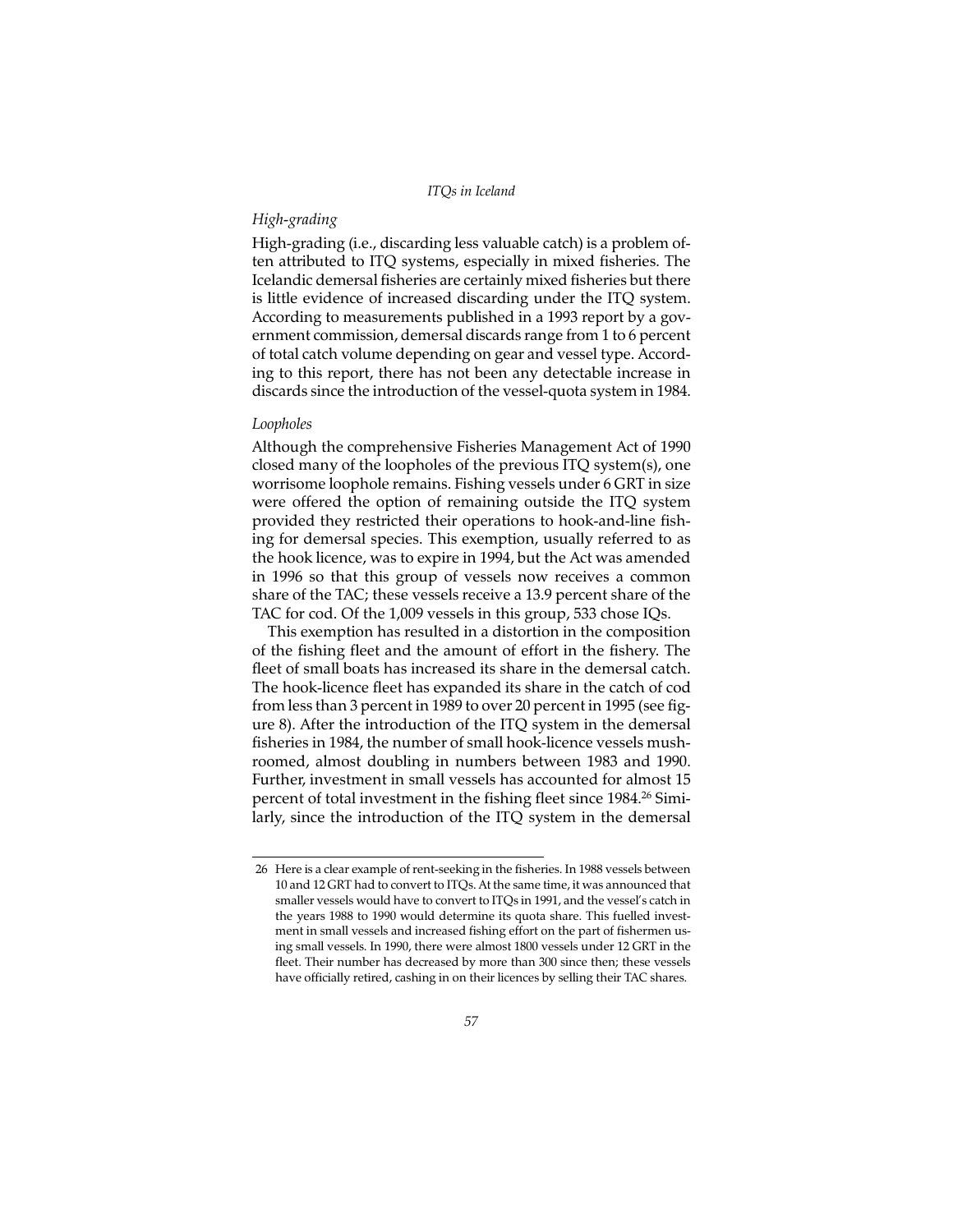



fisheries in 1984, the longline fleet has expanded its share in the cod catch from about 9 percent to just over 20 percent. There also has been substantial investment in this fleet.

# *Quota holdings*

Quota holdings are limited to owners of fishing vessels. This restriction obviously reduces the number of potential quota-market participants and severely limits the scope for quota arbitrage in the market. The efficiency of the market is impaired and its effectiveness in allocating quotas to the most efficient operators reduced.

# *Imprecision in stock management*

The current ITQ system allows quota holders to postpone the harvesting of up to 20 percent of the annual quota allotment until the following year. It also allows quota holders to exceed their quota allotment by up to 5 percent in any year subject to a corresponding quota reduction in the following year. These provisions provide some operational flexibility to vessel owners but, since they allow actual catches in a given year to deviate as much as 25 percent from the TAC, they also admit excessive imprecision in the biological management of the stocks.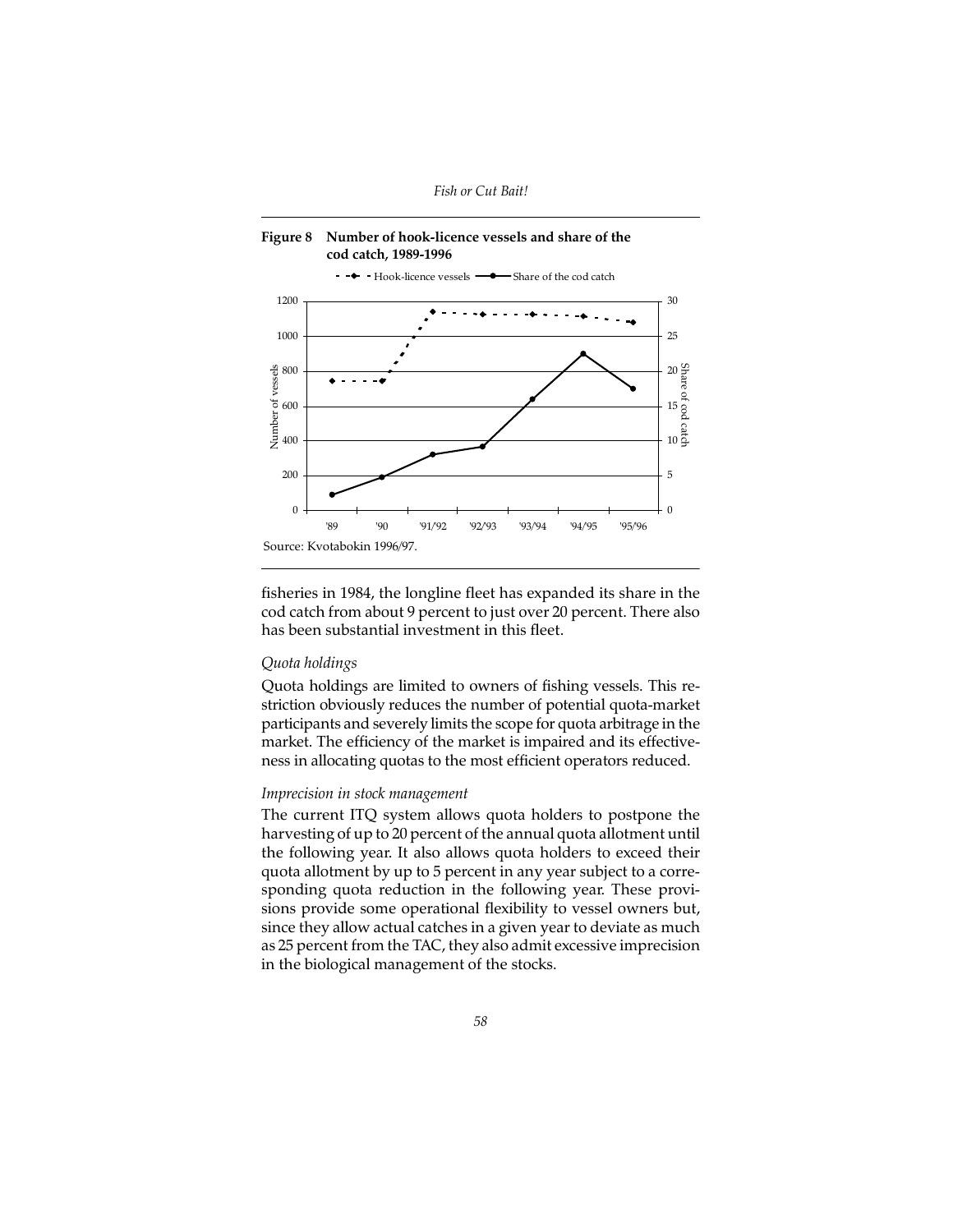# **Quality of the quota-property right**

Economic theory suggests that the efficiency of an ITQ system stems from its creation of private property in harvesting rights (see, for example, Scott 1989; Arnason 1990, 1995b; Libecap 1989). This suggests that the higher the quality of this property right in terms of security of title, permanence, exclusivity, flexibility, divisibility, and transferability, the greater will be the resulting efficiency of the ITQ system (see Scott 1988, 1989 for more details). Article 1 of the Fisheries Management Act of 1990 states that the fish stocks in Icelandic waters are the common property of the Icelandic people. It further states that the allocation of ITQs to individual firms and vessels does not give irrevocable property rights to these TAC shares. The article has created uncertainty concerning the permanence and exclusivity of the ITQs and undermined its economic effectiveness.

The uncertainty and insecurity of the property rights in ITQs has also created problems for tax authorities and banks. The tax authorities are uncertain whether a vessel-quota should be regarded as an asset on the firm's books, or if expenditures on quotas should be regarded as outlays that are deductible from taxable income. When the tax authorities and the Ministry of Finance could not agree on the rules, it was left for the courts to decide the matter. The courts have reached a decision, which can be described as a compromise of differing views. Transfers of annual quotas are to be treated as taxable income or outlays, while transfers of TAC shares are to be treated as assets and depreciated over 5 years. Allocated quotas, whether annual or TAC shares, are not subject to these tax rules and are to be treated as non-taxable.

The banks have been unsure whether a vessel quota should be regarded as part of the vessel's equity (value) when a vessel is put up as collateral for a bank loan. The courts have ruled that quotas are not to be regarded as the property of a vessel owner, and are, therefore, not a legitimate collateral for loans. Vessel owners and banks have, of course, figured out ways to circumvent this ruling: for example, the bank will make a loan on condition that it must approve of any transfer of TAC shares.

In addition to these rulings by the courts, legal scholars in Iceland have debated these issues and there seems to be a general consensus among them that Article 1 of the Fisheries Management Act of 1990 lacks grounding in other legislation (see Ulfljotur 1995). These scholars, it should be noted, do not consider the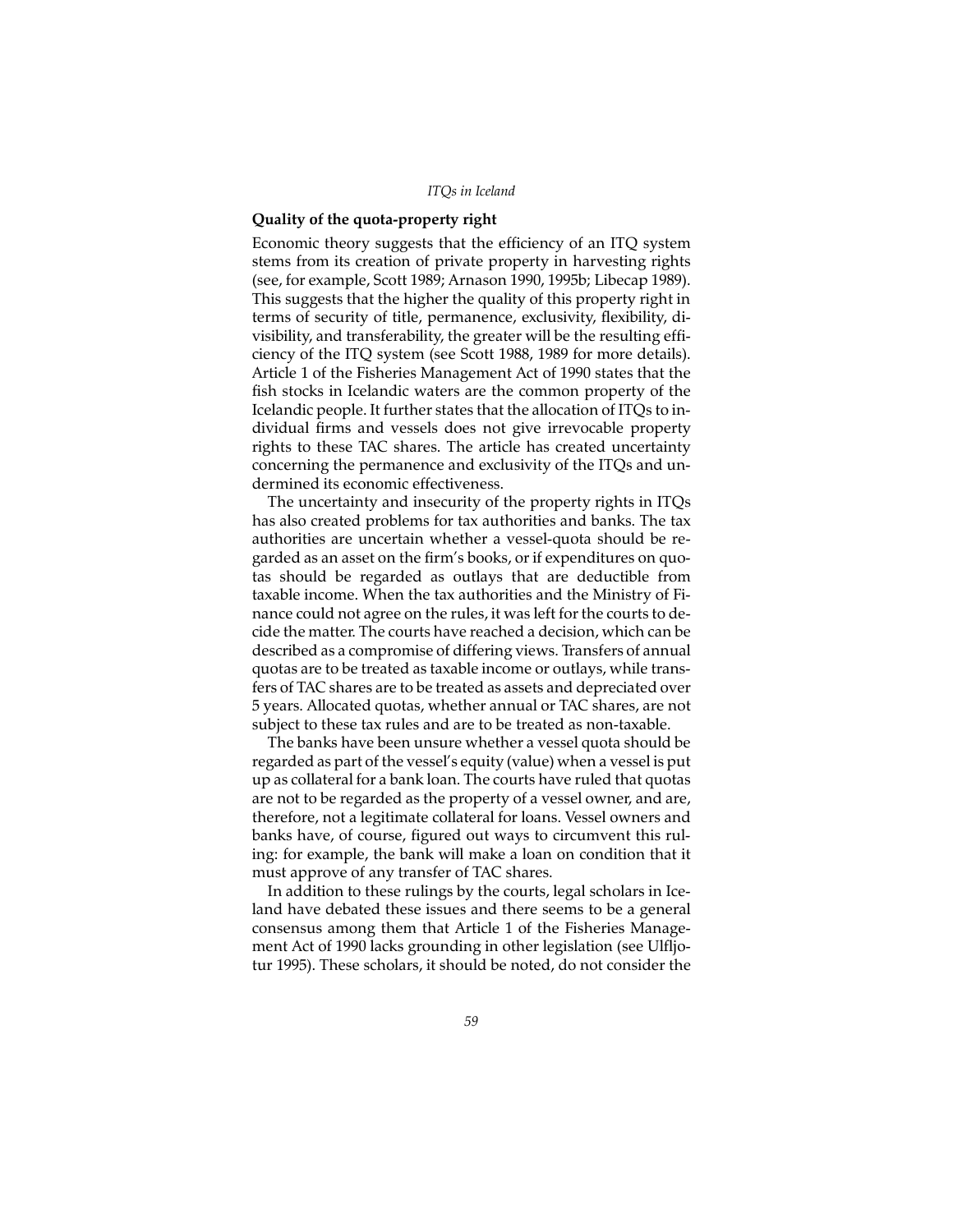fishery the property of TAC shareholders, but rather that they have a property (an asset) in harvesting rights.

# **Icelandic fishing of international and migratory stocks**

Icelandic fishing vessels have sailed to far away international waters to compensate for smaller quotas in domestic fisheries. Vessels have increased their effort in catching deep-sea redfish (which migrates from Greenland waters, through international waters, into Icelandic waters) and blueling just inside and outside of the 200 mile exclusive zone. The catch in these stocks is about 45,000 MT in recent years.

The Icelandic government has participated in international negotiations on several fronts recently. They negotiated with Norway and Greenland on the capelin stock, which migrates into their waters. They negotiated with Norway on the Norse herring stock, which migrates into Icelandic waters in the summer; Icelandic vessels are allowed a catch of 190,000 MT in 1996. The Ministry allocated IQs for that fishery to 67 vessels, 59 purse-seiners and 8 deep-sea trawlers.

They are also negotiating with Norway, Russia, Faeroe Islands and Poland on the deep-sea redfish, as these nations claim a history of catch in that stock. Although these talks have not produced sufficient results, the Ministry will issue ITQs based on catch history in that fishery in 1997. Negotiations with Canadian authorities have led to an agreement on the shrimp fishery on the Flemish Cap and, on the basis of this agreement, the Ministry has allocated ITQs to all Icelandic vessels with catch history on the Flemish Cap. They have also been on-and-off talks with Norway, Finland and Russia on demersal fishing in the Barents Sea. In 1995 the demersal catch of these Icelandic vessels in international waters was around 42,000 MT, of which 75 percent was cod and 20 percent shrimp.

# **Conclusion**

Versions of the ITQ fisheries management system have been in operation in Icelandic fisheries since 1979 and the evidence on the performance of this system is generally favourable. The ITQ system in the herring fishery has resulted in increased efficiency. In the capelin fishery the ITQ system also appears to have produced economic benefits, although the evidence is less conclu-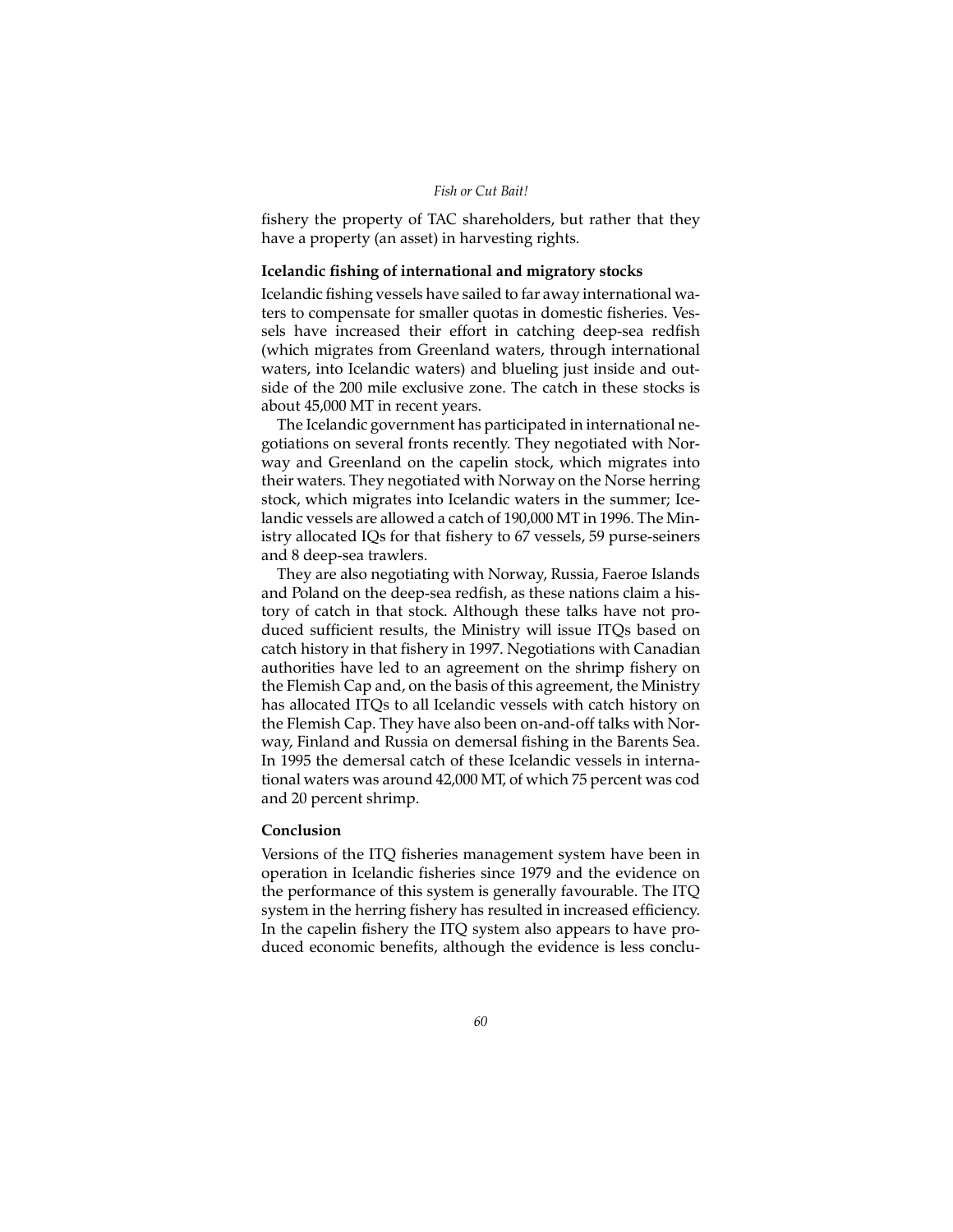#### *ITQs in Iceland*

sive. In the demersal fisheries the evidence is mixed. The fishing fleet has decreased only in the most recent years. Aggregate fishing effort decreased immediately after the introduction of the ITQs in 1984 only to increase again in 1986-1990. From 1992 onwards there has, however, been a dramatic decrease in effort.

When interpreting the development of the demersal fisheries since 1984, one should bear in mind the imperfections of the ITQ system especially in the period 1985-1990. During that period there was widespread use of the effort quota option and the fisheries management system was only partially an ITQ system in those years.

Despite increasing evidence on the favourable impact of the ITQ system, there is still a debate on its merits. The debate is focused on three main issues: economic efficiency, equity, and regional implications.27 A fourth issue has been raised in this discussion concerning the condition of the fish stocks. Although this issue is based on a misunderstanding of the ITQ system, it has been associated with it.

The evidence on the economic benefits of the ITQ system is becoming clearer and the TAC for some species will be increased in the near future. The regional impact of the ITQs seems favourable (see Runolfsson, this volume). All this should increase support for the system and its continuation.

## **References**

Arason, Ari (1995). *Kvotabokin 95-96*. Reykjavik: Skerpla.

——— (1996). *Kvotabokin 96–97*. Reykjavik: Skerpla.

Arnason, Ragnar (1990). Minimum Information Management in Fisheries. *Canadian Journal of Economics* 23: 630–53.

——— (1992a). *Stjornun fiskveida I nokkrum londum heims. Greinargerd fyrir nefnd um motun sjavarutvegsstefnu* (mimeograph). Reykjavik.

——— (1992b). *Stjornkerfi fiskveida: Aflamark og byggdathroun. Greinargerd fyrir nefnd um motun sjavarutvegsstefnu* (mimeograph). Reykjavik.

——— (1993). The Icelandic Individual Transferable Quota System: A Descriptive Account. *Marine Resource Economics* 8: 201–08.

27 The equity issue is based on Article 1 of the Fisheries Management Act of 1990 which states that the fish stocks in Icelandic waters are the common property of the Icelandic people. The rents now accruing to ITQ (licence) holders should therefore be partly or fully expropriated and returned to the people. Some economists have applied the argument of efficient taxation to fisheries rent. For a discussion of the possible inefficiency of such a tax see Johnson (1995).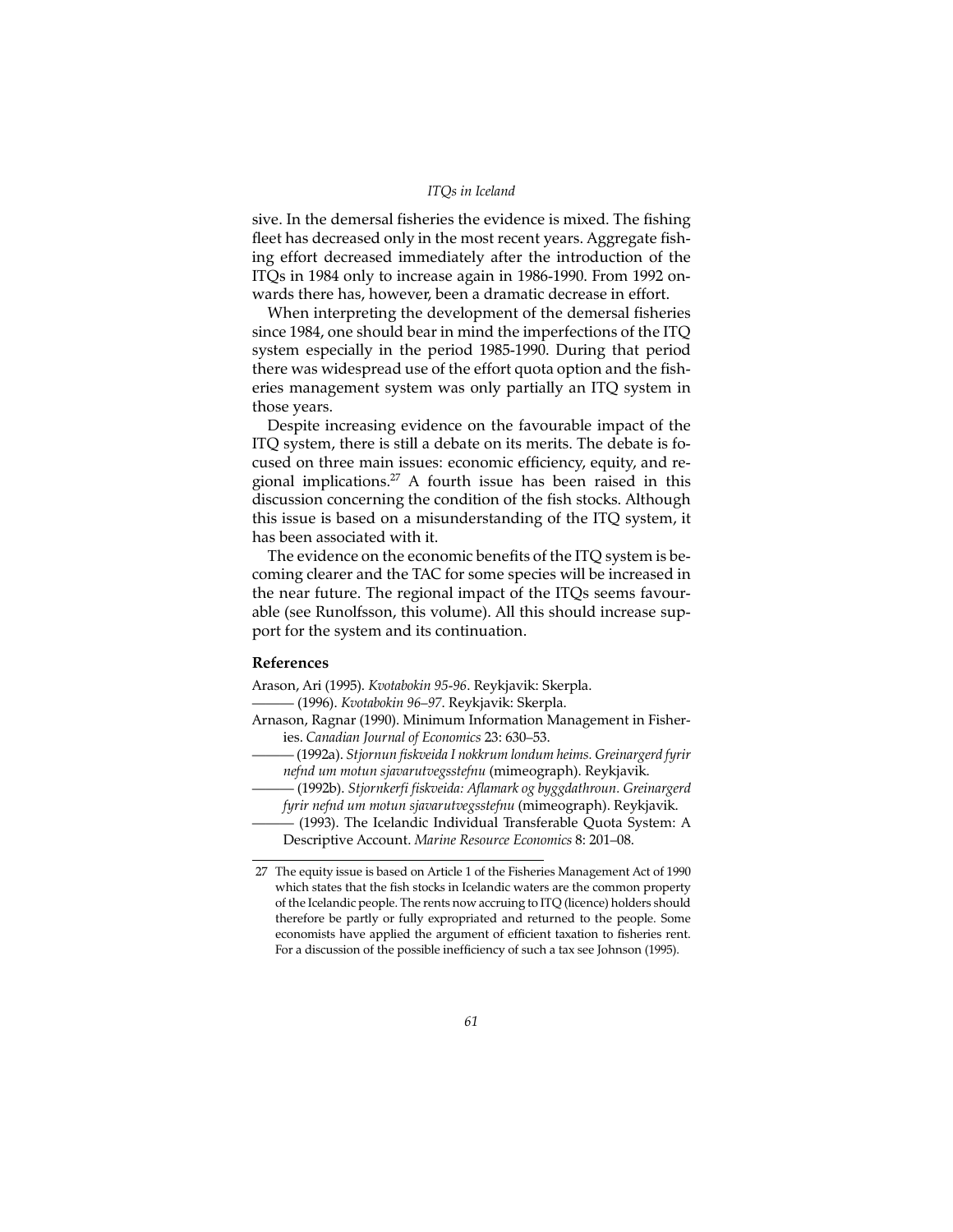- Arnason, Ragnar (1994). On Catch Discarding in Fisheries. *Marine Resource Economics* 9: 189-207.
	- ——— (1995a). *The Icelandic Fisheries: Evolution and Management of a Fishing Industry*. Oxford: Fishing News Books.
- ——— (1995b). The ITQ Fisheries Management System: Advantages and Disadvantages. In S.T.F. Johansen (ed.), *Nordiske Fiskerisamfund I Fremtiden* (Kobenhave: Nord): 43–70.
- ——— (1996a). On the ITQ Fisheries Management System in Iceland. *Reviews in Fish Biology and Fisheries* 6: 63–90.
- ——— (1996b). Property Rights as an Organizational Framework in Fisheries: The Case of Six Fishing Nations. In B.L. Crowley (ed*.), Taking Ownership; Property Rights and Fishery Management on the Atlantic Coast* (Halifax: Atlantic Institute for Market Studies): 99–144.
- Arnason, R., and B. Runolfsson (1991). *Er kvotakerfid hagkvaemt?* Reykjavik: Stofnun Jons Thorlakssonar.
- Arnason, R., G. Palsson, and O. Jonsson (1992*). Stjorn fiskveida og skipting fiskveidiardsins*. Reykjavik: Sjarvautvegsstofnun og Haskoli Islands.
- Buchanan, James M. (1975). *The Limits of Liberty*. Chicago: University of Chicago Press.
- Bureau of Statistics (1991). *Landshagir 1991, Statistical Abstract of Iceland*.

——— (1996). *Landshagir 1996, Statistical Yearbook of Iceland*.

——— *Hagtidindi.* Vols. 1991–1996

- Edwards, Steven F. (1994). Ownership of Renewable Ocean Resources. *Marine Resource Economics*, 9: 253–73.
- Fisheries Association of Iceland. *Aegir*. Vols. 1977–1996. ——— *Utvegur*. Vols. 1977–1994.
- Gissurarson, Hannes H. (1990). *Fiskistofnarnir vid Island: Thjodareign eda rikiseign?* Reykjavik: Stofnun Jons Thorlakssonar.
- Hannesson, Rognvaldur (1994). Trends in Fishery Management. In E.A. Loyayza (ed.), *Managing Fishery Resources* (World Bank Discussion Papers 217).
- Hayek, Friedrich (1976). *Law, Legislation and Liberty,* Vol. 2. Chicago: University of Chicago Press.
- Johnson, Ronald (1995). Implications of Taxing Quota Value in an Individual Transferable Quota Fishery. *Marine Resource Economics*, 10: 327–40.
- Libecap, Gary D. (1989). *Contracting for Property Rights*. Cambridge: Cambridge University Press
- National Economic Institute (1996). *Atvinnuvegaskýrsla 1993*. Reykjavik: National Economic Institute.
	- ——— (1997). *Atvinnuvegaskýrsla 1994.* Reykjavik: National Economic Institute.
- Neher, P., R. Arnason, and N. Mollet, eds. (1989). *Rights Based Fishing.* Dordrecht: Kluwer.